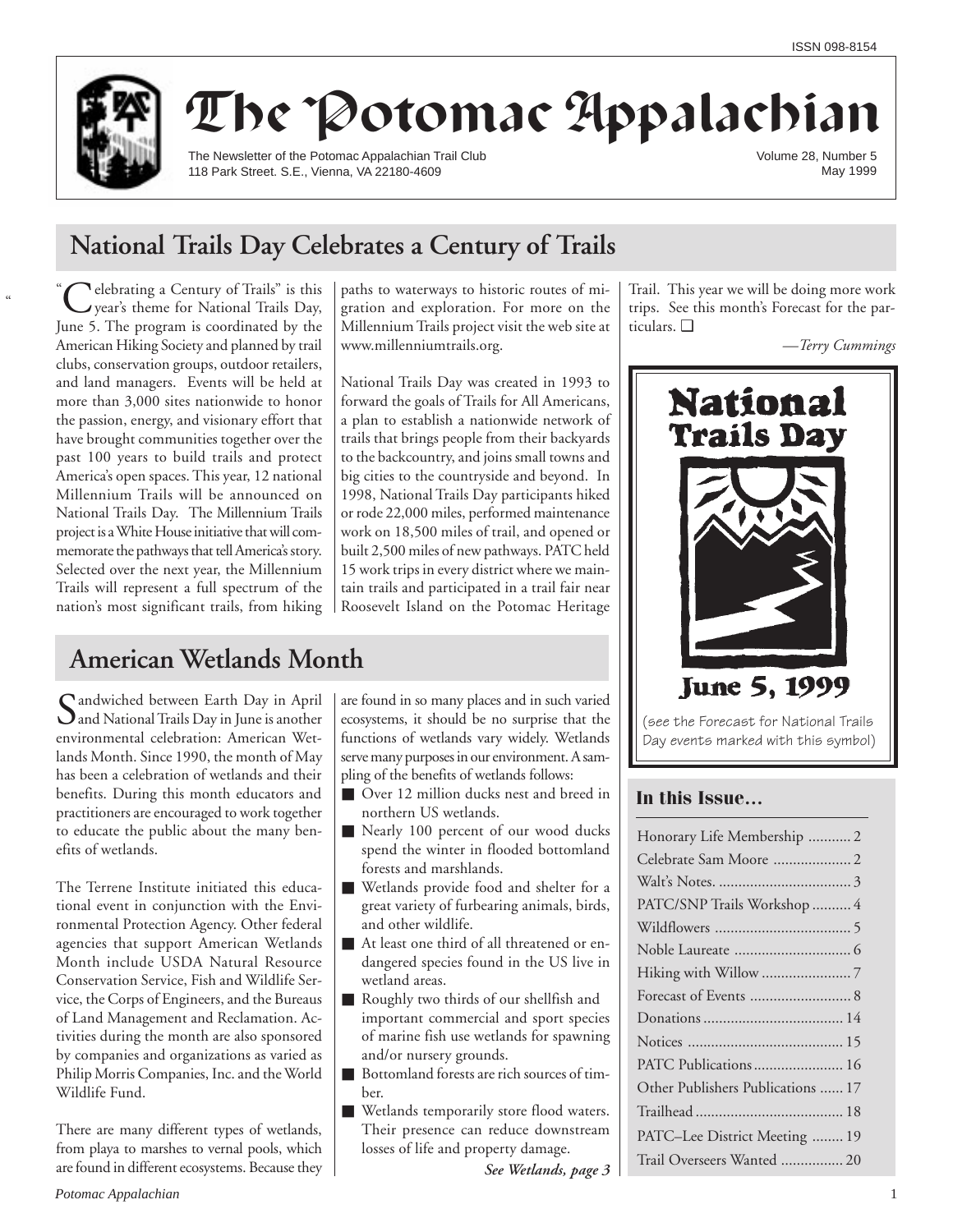### **Council Members, Chairs and Staff**

#### **Officers**

**President:** Walt Smith, 703/242-0693, wsmith@visuallink.com **VP Operations:** George Still **VP Volunteerism:** Tom Johnson **Supervisor of Trails:** Peter Gatje Email: PJGatje@aol.com **Supervisor of Corridor Management:** Tom Lupp **General Secretary:** Warren Sharp **General Counsel:** Eric Olson **Membership Secretary:** Terry Cummings **Treasurer:** Dick Newcomer **Recording Secretary:** Gerhard Salinger

**Sections/ Chapters Mountaineering Section:** Ozana Halik **SMRG**: Bud Hyland **Ski Touring Section:** Katherine Stentzel **North Chapter:** Steve Koeppen **N. Shenandoah Valley Chapter:** Martha Clark **S. Shenandoah Valley Chapter:** Lynn Cameron **Charlottesville Chapter:** John Shannon **West Virginia Chapter:** Jane Thompson

**Standing Committee Chairs (Council Members) Blackburn Trail Center:** Chris Brunton **Cabins:** Matt Ogorzalek **Cabin Construction:** Charlie Graf **Conservation:** Mary Margaret Sloan **Corporate Donations:** Jack Reeder **Endowment:** Bill Ladd **Finance:** Molly Parker **Hikes:** Tom Johnson **Internet Services:** Andy Hiltz **Land Management:** Ed McKnew **Land Acquisition:** Phil Paschall & Eric Olson **Legal:** Eric Olson **Maps:** Dave Pierce **Maryland Appalachian Trail Management Committee:** Charlie Graf **Public Affairs:** Terry Cummings **Publications:** Aaron Watkins

**Shelters:** Charlie Graf 410/757-6053 **Trail Patrol:** Mickey McDermott **Tuscarora Trail Land Management:** Lloyd MacAskill

**Special Committees/Ongoing Activities Archives & Library:** Paula Strain **Cabin Reservations:** Darlene Wall **Deputy Supervisor of Trails:** Rick Rhoades **Firestone Tract Management:** Shirley Strong **Information/Sales Desks:** Marguerite Schneeberger **Medical:** Dennis DeSilvey **Vining Tract Management:** Howard Johnson

**Potomac Appalachian**

**Chief Editor:** Bianca Menendez bianca@moon.jic.com **Features Editor:** Joanne Erickson **Forecast Editor:** Joe O'Neill JJONeill@visi.net **Pre-press:** Nancy Merritt, MeritMktg@aol.com

**Headquarters**

**Tel:** 703/242-0693 **Fax:** 703/242-0968 **Email:** WRiley1226@aol.com **24-hour Activities Tape:** 703/242-0965

**Staff**

- **Director of Administration:** Wilson Riley (Ext. 11) Email: WRiley1226@aol.com
- **Trails Management Coordinator:** Heidi Forrest (Ext.12) Email: heidif@erols.com
- **Business Manager:** Regina Garnett (Ext. 15) Email: rgarnett@erols.com

**Membership/Cabin Coordinator:** Pat Fankhauser (Ext. 17) Email: pfankh@erols.com **Sales Coordinator:** Maureen Estes (Ext. 19) **World Wide Web URL:** http://www.patc.net

**New Honorary Life Memberships Awarded**

The Club welcomes its newest Honorary<br>Life Members, Sandra Marra, Jean Golightly, J. Randall Minchew, and Marjorie Dexter. The Honorary Life Membership is a very special award, reserved for members who have rendered outstanding service or contributions to the Club or its objectives over an extended period of time.

Qualifications for Honorary Life membership are:

- long-time Club member,
- exemplifies the service aims of the Club,
- has contributed to the Club across a broad range of service activities, and
- generates enthusiasm and has inspired others to become active in the Club.

Congratulations Sandi, Jean, Randy, and Marjorie.

# **Sandra Marra.**

For her memorable service, and outstanding achievements as PATC's President, First Vice-President, Second Vice-President, and General Secretary. For being the driving force as Chairwoman of the Virginia '95 ATC Conference hosted by PATC, and instrumental in initiating three restricted funds, which has helped this organization maintain the solid financial ground it enjoys today.

# **Jean Golightly.**

For more than fifteen years of service as Chairwoman of PATC's Publications Committee, authoring and editing many of the Club's best-known and best-selling trail guidebooks, which have introduced countless thousands of hikers to the Potomac Appalachian Trail Club.

# **J. Randall Minchew.**

For years of outstanding, dedicated service as legal counsel and Chairman of PATC's Legal Committee. In this capacity he was instrumental in guiding the Club through two most important actions: obtaining property taxexempt status for the Club when it moved from Washington, D.C. to Vienna, VA and the sale of the VOS property, which provided the Club with the financial means to continue its work for decades to come.

# **Marjorie Dexter.**

For more than fifty years of service on the Headquarters staff, as Recording Secretary, Coordinator for the PATC Annual Dinner for decades, Assistant Archivist, and assistant with unheralded and unrecognized volunteer duties across a range of Club activities. ❑ *—Patricia Fankhauser*



Sam Moore is a very special person, in general and to the PATC. I don't know of any person in the entire AT maintenance community that can boast that he/she has been a trail overseer for over FIFTY YEARS! I believe Sam is the only one and others will play hell trying to beat that time. In addition to this feat, he donated the funds to purchase the materials, and was instrumental in building what is now the "Sam Moore Shelter" in the area of the AT just off Route 50. I'm not sure what Sam's age is, but he has been a member of the Club since 1938. He was given the Honorary Life Membership award in 1989. There's probably a lot more he has done, committees he's been on, but I can't spell them out at this time.

**On May 16, at a special Sunday at the Club event, we will honor this great man and personal friend.** *(See the Forecast for more information about this event.)* Please join us as Sam would be glad to see you, and you him. Then we will list all of Sam's accomplishments with the Club. I'm sure it will be quite impressive.

*—Patricia Fankhauser*

# **Correction**

The April issue incorrectly stated that PATC maintains all of the 18 designated state hiking trails. PATC actually only maintains the Tuscarora and Rocky Knob trails. The editor apologizes for any confusion.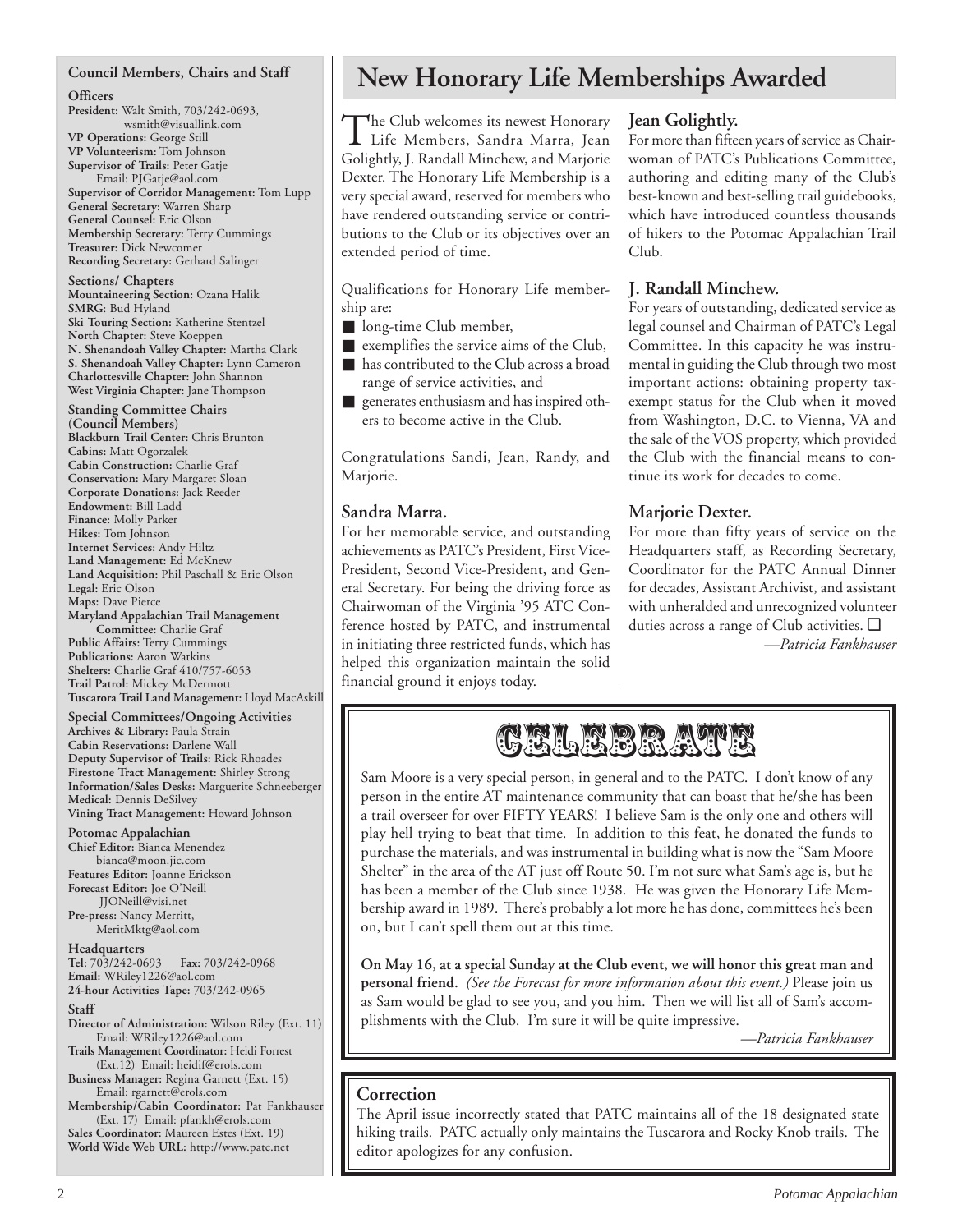# **Walt's Notes**

# **You do Make a Difference**

It is easy to wonder sometimes, as we are dragging deadfall off the trail, or cleaning out the privy, whether our volunteer work makes a difference. Do hikers really appreciate the work that goes into keeping the trail open, or the shelter in shape?

In March I accepted a check for ten thousand dollars from David and Cynthia Cowall for the construction of the new Hemlock Hill Shelter in Maryland. The donation was made in memory of their son Ensign Phillip Cowall, US Coast Guard, who died at the age of twenty-three in a traffic accident in the summer of 1997.

The occasion for accepting the check was a hike, attended by the Cowalls and Charlie Graf, Shelter Chair, to the area among the hemlocks where the new log shelter will be built. It was a beautiful day for the hike, and I wondered whether it had been that lovely when Phillip Cowall, also known as "Coastie Phil", had hiked that portion of the Appalachian Trail in the mid-'90s. I could somehow picture him energetically coming up the hill; energetically because he evidently used up lots of energy. His father said that he witnessed him order ten Big Macs once, seven for a meal and three for the road!

I don't know whether any of the overseers ever saw "Coastie Phil" on the Trail. He and his father had hiked all of it through

### *Wetlands, from page 1*

- Wetlands remove silt and filter out pollutants thereby purifying our water.
- Wetlands also offer recreational opportunities for the enjoyment of nature, hiking, fishing, hunting, photography, and environmental education.

Of the roughly 221 million acres of wetlands originally found in the lower 48 states, over half have been destroyed. Millions of these acres were lost due to draining for agricultural use. In addition to these losses was the deterioration of many of the remaining wetlands. Pollutants were just one factor in this deterioration. Although we now have several regulations that have reduced the rate of wetlands losses, there continues to be a net loss of 290,000 acres of wetlands each year.

Virginia in sections. Phil had also hiked the AT alone through Maryland and north into Pennsylvania when he had some free time during school breaks. But I am sure that he appreciated the work of the overseers. His folks explained that "he loved the wilderness and especially the AT." He had hoped that when time allowed some day he could through-hike the entire Trail. "Since that dream was never realized," David and Cynthia Cowall indicated, "perhaps we could help make that journey easier for others."

And so, as we drag deadfall off the trail, or clean out the privy, we know with certainty that we are participating in other people's dreams, and how important it is that we help make that personal journey an easier one.

# **Thank You Marilyn**

Not all of the volunteers necessary to carry out Club objectives are working on the trails. Many are very busily working in the Headquarters building in Vienna. If you have ever tried to call the Club during the evening business hours and gotten a busy signal, even though there are three telephone lines, then you know how busy the volunteers are as they provide services from the cabins, sales, and information desks.

The volunteer supervisor responsible for managing the cabins reservations system and scheduling the volunteers necessary to staff the desk, four days a week, every week during the past three years has been Marilyn Stone.

The Terrene Institute has established a grassroots organization that supports American Wetland Month. It is called Pals of American Wetlands (members are PAWs.) PAWs contribute money to help fund American Wetlands Month materials that help to educate the public. You can also support wetlands by purchasing Federal "Duck Stamps" at your local post office. So this May take time to celebrate and show your support for wetlands.

If you would like more information about American Wetlands Month, contact the Terrene Institute at 4 Herbert Street, Alexandria, VA 22305; 703/548-5473; (terrinst @aol.com); www.terrene.org. ❑

*—Lynn Gulley*

Marilyn has also been working as a volunteer at the cabins desk since she became a member of the Club in 1982. Marilyn will continue to work a shift on the desk, but she relinquished her duties as supervisor in April.

Marilyn, thank you very much for being dedicated to providing this important Club function so that hundreds of people could enjoy their cabin experience out near the trails.

And thank you desk volunteers. You do make a difference.

See you on the trail,



# **A New Trail of Sorts**

The idea of a bike path the whole length of the East Coast was proposed in 1991 at a meeting of the East Coast Bicycle Association. It would go right through the cities along the way, rather than avoid them, but it would connect with the existing networks of local bicycle trails so that the East Coast Greenway would be a "showcase of rural, suburban, and urban America." The idea has since been expanded to make it a trail for walkers, skaters, bicycle and wheelchair riders, and, in some portions, horseback riders and canoeists as well.

55.3 miles of trails are already designated portions of the East Coast Greenway: the Baltimore and Annapolis Trail (Maryland), the Delaware and Raritan Canal towpath (New Jersey), the Farmington Canal Greenway (Connecticut), and the Coventry Greenway (Rhode Island). Hundreds of additional miles are in various stages of development. The Alliance's quarterly newsletter carries, in its current issue, news of such developments in fourteen states.

*—Paula Strain*

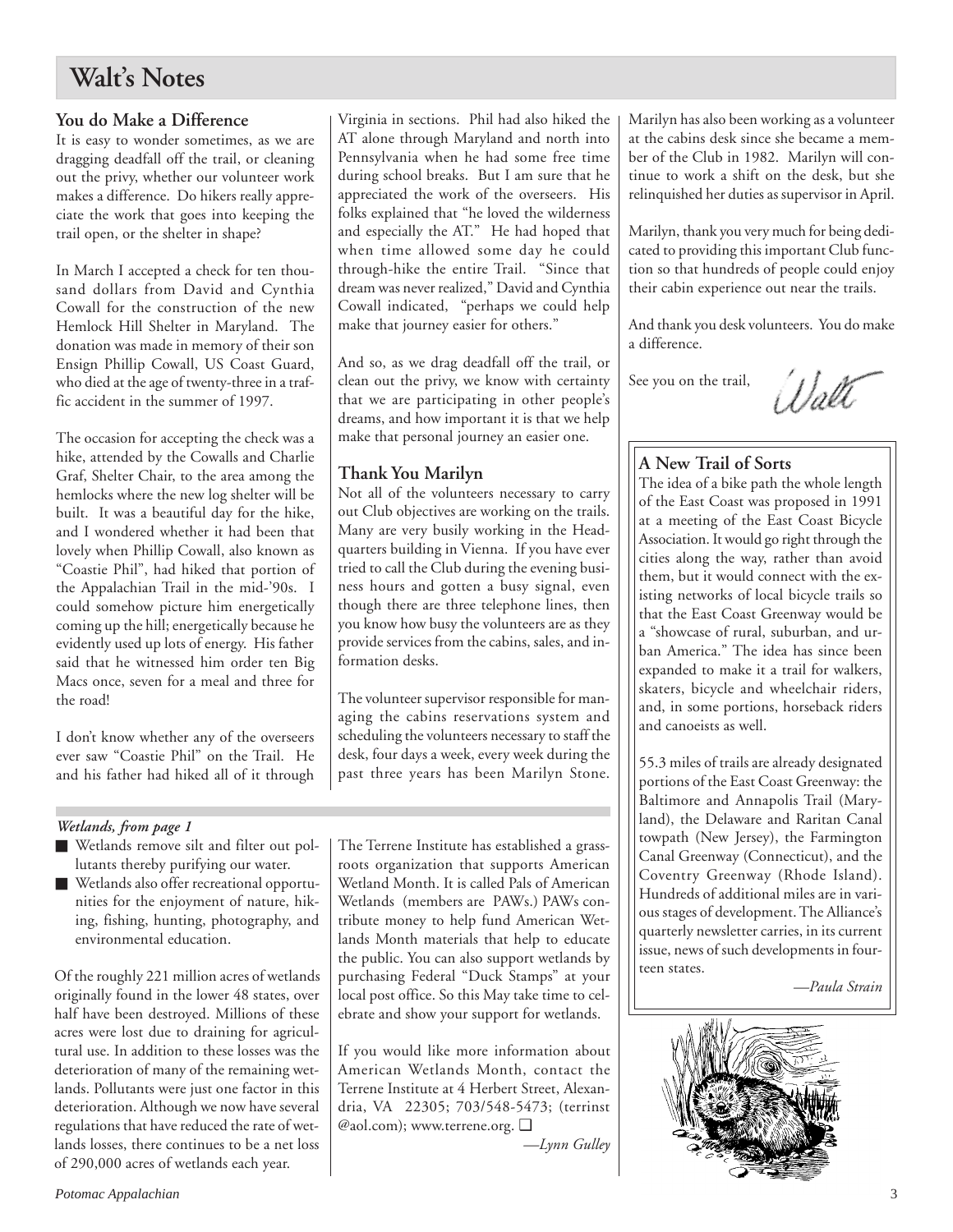# **The PATC/SNP Trails Workshop comes to the Central District!**

Don't forget to mark your calendars (and<br>Consider the 1st Annual Consideration of the 1st Annual Central District Trails Workshop. Learn trails skills from the pros! PATC Trail Crew regulars will be assisting the Rangers from Shenandoah National Park in a series of workshops designed to train current and prospective overseers in the techniques and standards employed in the Park.

The Workshop will be held at the Pinnacles Research Station in Shenandoah National Park (near Pinnacles Picnic Ground) and will run from 9 a.m. (sharp) on Saturday until afternoon Sunday. Participants will camp out (bring tents and sleeping bags) on the grounds of the Research Station. The \$20 registration fee will include all meals (see registration form).

Help inaugurate what we hope will be a long tradition in the SNP Central District. Reserve your spot early (the workshop will be limited to 25 participants).

> *Teamwork at last year's workshop helps to get the job done.*



| 1999 SNP Central District Trails Workshop<br>June $5&6$<br>Pinnacles Research Station, Shenandoah National Park                                                                                                                                                              |                                                                                                                                 |
|------------------------------------------------------------------------------------------------------------------------------------------------------------------------------------------------------------------------------------------------------------------------------|---------------------------------------------------------------------------------------------------------------------------------|
| <b>Registration Form</b>                                                                                                                                                                                                                                                     |                                                                                                                                 |
| Name<br>City the contract of the contract of the contract of the contract of the contract of the contract of the contract of the contract of the contract of the contract of the contract of the contract of the contract of the contr<br>Email address                      | <b>REGISTRATION</b><br>FEE: \$20<br>(includes lunch and<br>dinner on Saturday,<br>breakfast and lunch on<br>Sunday)             |
| On Saturday, I'd like to:<br>Practice basic skills<br>n<br>(waterbar construction and<br>$\Box$<br>maintenance, crosscut saw<br>skills, blazing, etc.)<br>Learn trail rehab skills (tread repair, cribbing, etc.)<br>Learn rigging techniques (Griphoist methods and safety) | On Sunday, I'd like to:<br>$\Box$ Work on the trail project<br>Finish my chain saw<br>certification process<br>(field training) |
| Please send registration form and \$20 per registrant to: Kerry Snow, P.O. Box 1169, Olney,<br>MD 20830 (checks made to: Kerry Snow)                                                                                                                                         |                                                                                                                                 |

**Appalachian Trail Days Festival sponsored by the Town of Damascus, Virginia is May 14, 15, and 16. This year's festival is dedicated to Earl Shaffer, the first throughhiker. For more information check out the website: http://www.damascus.org**



# **Hike the Dolomite Mountains of Italy**

No question that the US and Canada of-fer incredible beauty, challenges, and experiences in hiking. The splendor of the American and Canadian Rockies is an experience not soon forgotten, but the wanderlust for new hiking experiences never ceases. Last year 26 of us went to Catalonia (Spain) and hiked the Spanish Pyrenees. This year the Southern Alps of Italy are beckoning us to the village of Cortina d'Ampezzo, where the extraordinarily beautiful Dolomite mountains tower 2,000 meters (more than 6,000 feet) over the village. Cortina, nestled in lush green meadows, is encircled by mountains and is one of the most scenic spots in all the Alps.

There is an extraordinary variety of walks and hikes through every imaginable type of terrain, mountain formation, and setting. There are easy trails with little change in elevation as well as more difficult mountain trekking. Some of the hike itineraries require the use of uphill lifts/gondolas to get to the trailheads.

There are gradual assents through meadows and forests, which end at picturesque small lakes. Some trails pass through World War I ruins, some pass through the heart of a WWI battle zone where cut-away galleries can be seen. One trail will bring you to the prehistoric grave of a hunter. There are some strenuous but magnificent mountain treks over rugged tundra between towering mountain walls where the change in elevation is a gain of 1,000 meters and a loss of 1,000 meters. There are many 360 degree views to be found. One of the most spectacular trails is along the Passo Giau to the Cinque Torri. For a leisure day, since trails are well marked and publicized, one can forgo the guide, buy a map, and create one's own hiking experience.

After five days of hiking the Dolomites, a fitting end is two nights in Venice where history, art, architecture, culture, and beauty can be experienced. The city is small, and most

Photo by Susan Cahill

Photo by Susan Cahill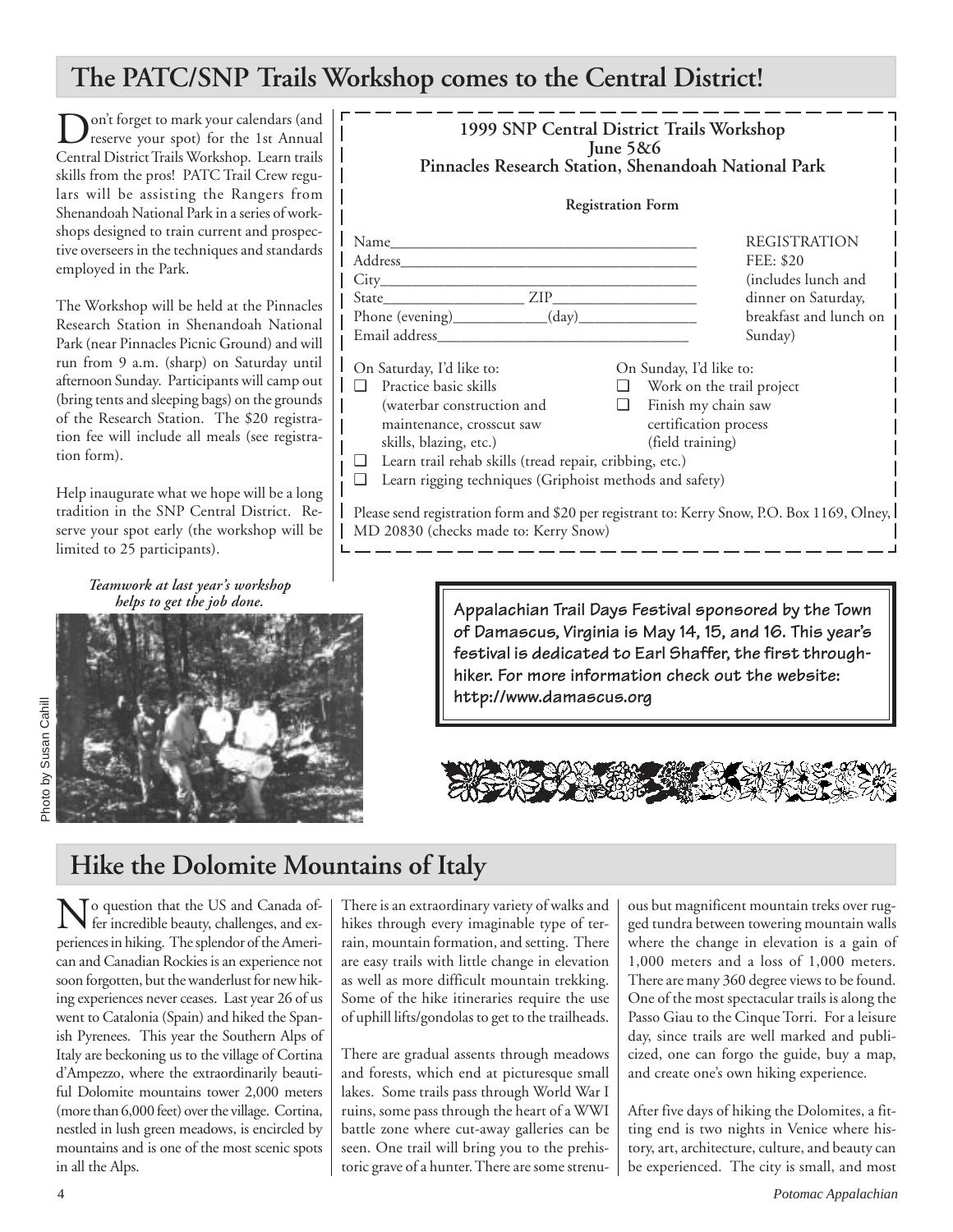### *Italy, continued*

sights can be visited on foot. Its heart is the Piazza San Marco, which is overlooked by the great Basilica and the Doge's Palace. Museums, palaces, and churches of Venice are world renowned, and the Byzantine Gothic, early and high Renaissance, Baroque, and Rococo architecture and art is breathtaking.

Hiking is my passion. I have hiked the Colorado and Canadian Rockies, The Great Smoky Mountains, Shenandoah National Park, the Berkshires of Connecticut, and the Spanish Pyrenees. I am also an experienced trip leader, having led treks and ski adventures to: 1) Rocky Mountain National Park (two hiking trips); 2) Spanish Pyrenees; 3) Panorama (British Columbia) ski trip; and 4) cross country skiing at Yellowstone National Park. The adventure begins on September 6, and you are invited to join your fellow hiking enthusiasts. For more trip particulars, see the Notices section or call me at 703/435-8315. ❑



*—Donna Brother*

# **Where the Wildflowers Are.... Hiking to Wildflowers in Shenandoah National Park**

 $\prod$ t is spring in the Shenandoah—thawing<br>snows and lengthening days bring the It is spring in the Shenandoah—thawing promise of new life. Migrating birds fill the air with songs of courtship. Newborn fawns snuggle near their mothers. The scramble of visitors and through-hikers fills the trails, shelters, and campgrounds. And without a sound, the mountainsides and meadows are slowly being carpeted with a wondrous riot of color and texture. The wildflowers have returned once again to the Appalachians.

Shenandoah National Park possesses some of the most diverse flora east of the Rockies, boasting 1,100 species of vascular plants, including wildflowers, orchids, trees, shrubs, grasses, ferns, sedges, and rushes. After the continental glaciers of the Ice Age retreated northward, many forests were left stranded in the highland region of the southern Appalachians. As most boreal forests withdrew to New England and Canada, isolated stretches remained at the highest reaches of our Eastern mountains.

In the southern Appalachians, elevations between 3,500 and 6,000 feet are climatically similar to regions much further north. This provides a refuge for many species. Shenandoah, with a maximum elevation of 4,049 feet on Hawksbill Mountain, is high enough to support many of these distinct



plant communities. Presently, the richness in flora of Shenandoah remains undeniable and can be attributed to the temperate climate, heavy precipitation, and geographical location.

# **Flowers Follow the Seasons**

The blooming season begins in March with a first showing from hepatica, bloodroot, serviceberry, spring-beauty, trout lily, and trailing arbutus. April continues the momentum with blankets of trillium, violets, cut-leafed toothwort, Dutchman's breeches, dogwood, and redbud. Columbine, may-apple, azalea, marsh-marigold, waterleaf, wild geranium, rose twisted-stalk, and spiderwort transition the month of May, while parades of mountain laurel, golden ragwort, blue-eyed grass, evening primrose, and Bowman's root march into June.

July proceeds with cow parsnip, tall meadowrue, milkweed, loosestrife and flowering raspberry. Cardinal flower, aster, dayflower, lobelia, foxglove, and joe-pye-weed wrap up the late summer flowers in August. September brings the close to most of the flowering plants with final salutes from gentian, ironweed, harebell and goldenrod. Eighteen species of orchids have been recorded in Shenandoah, including showy orchis, round-leafed orchis, purple fringed orchis, yellow lady's slipper, pink lady's slipper, and nodding ladies' tresses, to name a few. Each contributes its unique charm and elegance to a different season.

Both native and non-native species are found in the Park. Many aliens or exotic species were introduced to the region prior to the Shenandoah's national park status. An alien or exotic plant is one that is not originally native but is now established. Non-native species usually grow in open fields or roadsides, while native flora are more prevalent beneath the forest canopy. Common non-native species include black mustard, heal-all, lousewort, ox-eye daisy, Queen Anne's lace and Deptford pink.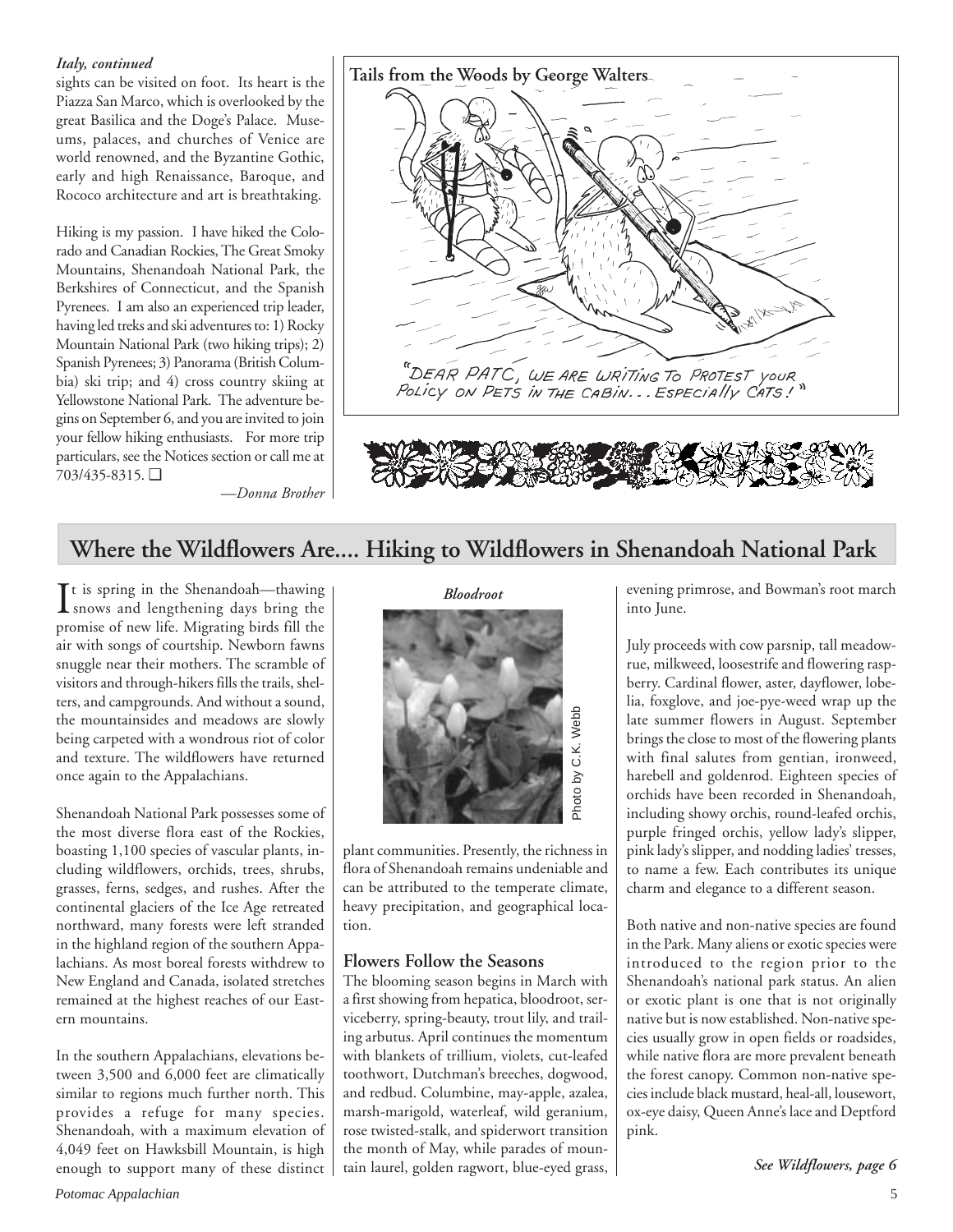# *Wildflowers, from page 5* **Have Fun Identifying Flowers**

Identification for the novice wildflower enthusiast is usually based on visual impressions: color, general shape and structure, and distinctions between similar species (both leaves and flowers). Field guides, with their organizational charts and clear descriptions, are easy to use and probably the best means of wildflower identification. For example, *A Field Guide to Wildflowers of the Northeastern and North Central North America,* by Roger Tory Peterson and Margaret McKenny, clearly describes wildflower distinctions. Other helpful books are *Wildflowers of the Shenandoah Valley and Blue Ridge Mountains,* by Oscar Gupton; *Wildflowers of the Appalachian Trail,* by Leonard Adkins; and *The National Audubon Society Field Guide to North American Wildflowers: Eastern Region,* by William A. Niering. A calendar detailing blooming dates of the Park's more popular wildflowers is available from Park Headquarters, visitor centers, campgrounds, and entrance stations.

# **Where To Look**

Big Meadows, intentionally maintained in its historic meadowlike condition, remains the largest open area in the Park. This is a remarkable place to stroll and view open field wildflowers in early to mid-summer and various berries in late summer. From April to September, most trails, overlooks, and roadsides in the Park will not disappoint the wildflower seeker. However, my favorite hikes are in the central district, where higher elevations offer considerable variety in a relatively concentrated area.

The following trails are excellent wildflower day hikes: South River Falls Trail, Pocosin Trail, Laurel Prong Trail, Mill Prong Trail, Lewis Falls Trail, the Appalachian Trail (AT) to Hawksbill Summit, Betty's Rock Trail, Crescent Rock Trail, Rose River Loop Trail, and AT at Fisher's Gap.

Diverse plant communities are crucial for maintaining sustainable ecosystems. Log-



ging, homesteading, and grazing have affected many species of the Shenandoah. In addition, aggressive alien plants compete for terrain. Shenandoah has seen the return of several native species as the indigenous ecosystems attempt to reclaim the land. But challenges remain for our native wildflowers as declining air quality and foreign pests attack the forest canopy, causing changes in temperature and exposure. **Example 18**<br> **Example 18**<br> **Example 18**<br> **Example 18**<br> **Example 18**<br> **Example 18**<br> **Example 18**<br> **Example 18**<br> **Example 18**<br> **Example 18**<br> **Example 18**<br> **Example 18**<br> **Example 18**<br> **Example 18**<br> **Example 18**<br> **Example 18** 

As you hike the mountains of Shenandoah, enjoy the myriad plant communities, and remember we all have to do our part to help preserve the integrity of the land. Take pictures, not plants—but you knew that! ❑

It was unfortunate that most of the articles that observed the recent passing of Glenn Seaborg overlooked his contributions to the American hiking community. In a way, this was understandable: as someone who had spent the last 47 years of his life as a Nobel laureate, he was easily the dean of Nobel Prize winners and best known for his role in the discovery of plutonium and nine other transuranium elements.

Although he spent the 1960s in the DC area with his family, the demands on his time as Chairman of the Atomic Energy Commission limited his involvement with the local hiking community. But he was always happy to be out on the trail with his family and friends and later became a charter member of the American Hiking Society (AHS).

While other early AHS members were at a meeting 20 years ago, debating the wisdom of sponsoring a trans-continental hike that would become known as Hike-A-Nation, Seaborg spurred the group into action and publicly committed himself to laying out the route across California. He spent much of his free time over the following year out on the trail with his wife, Helen, delivering on his promise.

After Hike-A-Nation finally got under way on April 13, 1980, Dr. Seaborg's busy schedule prevented him from hiking more than the cross-California part of the route, but he did rejoin the group before they reached Washington 13 months later.

One of Dr. Seaborg's sons, Eric, is a longtime PATC member and Appalachian Trail overseer who is best known for leading the American Discovery Trail (ADT) scouting expedition in 1990-91 with his wife, Ellen Dudley. Not surprisingly, this movement to add a permanent trans-continental route to the National Trails System received strong support from veterans of Hike-A-Nation, as well as from more recent enthusiasts at *Backpacker* magazine.

If other Californians in Congress could resolve some of their perennial wrangles over the best use of their land, we might yet see the ADT and the new category known as Discovery Trails added to the National Trails System. It would indeed be a fitting memorial to a hiker and scientist whose name had become nearly synonymous with discovery! ❑

*—Lloyd MacAskill*

# **Another Long Distance Trail**

The most recently opened long distance footpath in Britain is the Thames Way, connecting the wetland in Gloustershire where the river begins to the Thames Barrier east of London where it meets the sea. This 180 mile streamside path offers many sighteseeing opportunities as well as notable dining and overnight accommodations, according to the *Conde Nast Traveler* author reporting his own through walk (November 1998). He admits to being a "taxi-packer" who sent his backpack from inn to inn by taxi while he walked unencumbered.

*—Paula Strain*

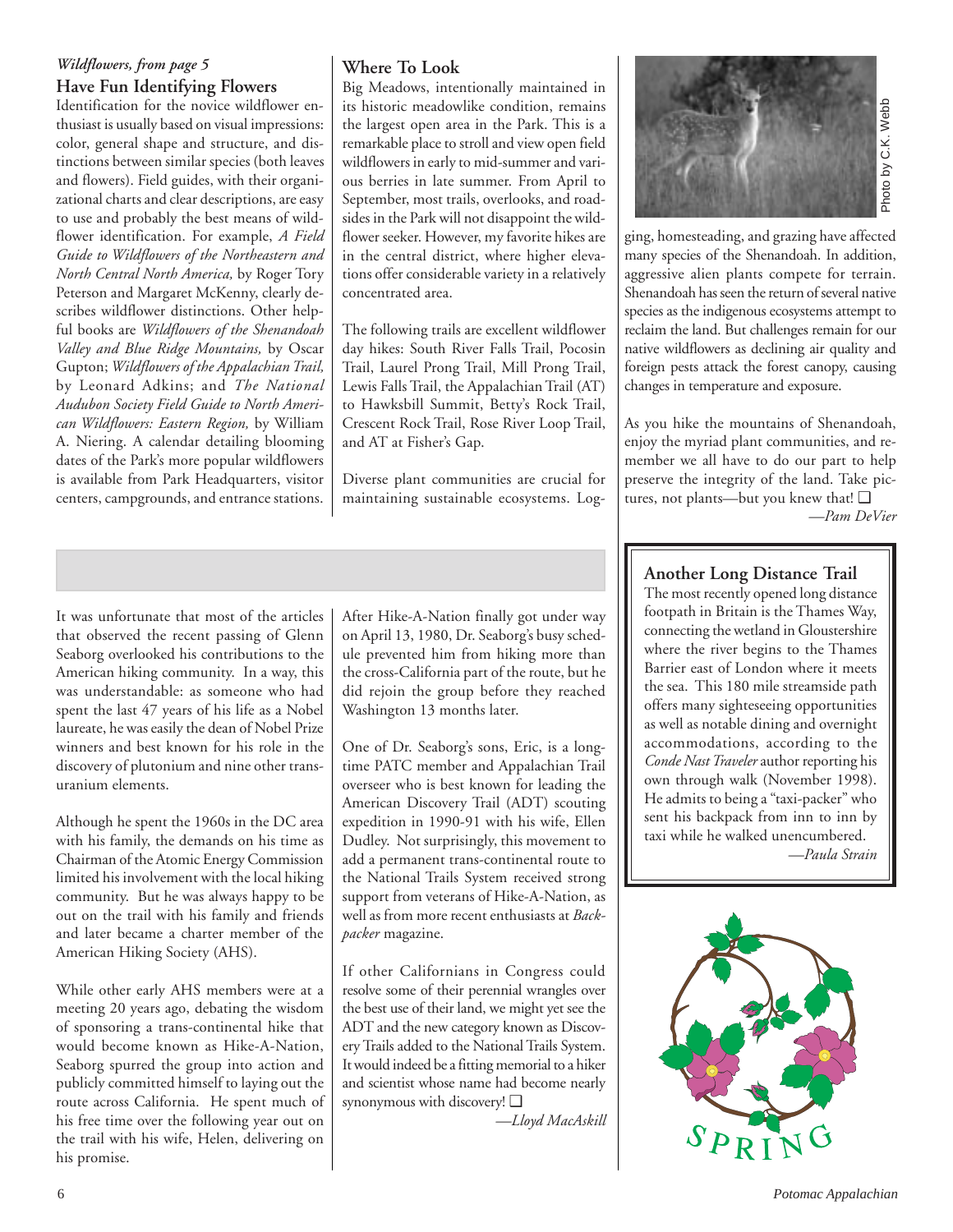# **Hiking with Willow — Part I**

Willow was born in January of 1992, and she came into our house the following March. She didn't look much like a hiker—small, short-legged, and furry, with a decided streak of hypochondria and a fear of the wider world that was, well, almost human. Being an only dog, she had the usual relationship problems with her own set, and it took her a long time to understand that other people, too, had dogs with similar phobias. She chose to solve most problems by barking.

More than a year elapsed before we ventured out onto a trail. It was the winter of 1993- '94, the fearsome "winter of the ice," when Willow began hiking. Our first hikes were icy and harrowing. Even with four paws, Willow was tentative on ice—she didn't like it any better than I did. I remember crawling up and down steep slopes on all fours, with Willow sliding around behind me and trying to avoid careening over the edge of the bluff. She would probably have preferred a warm fire, but she never said a thing.

### **Willow Encounters Adventures**

Her baptism by fire came three or four months into her hiking career. It was the nowinfamous Little Devils Stairs hike of February 1994. Six inches of glare ice lay on the land, and walking resembled skating. When we emerged from our cars at the lower parking lot, we had to hold onto the roof racks to stay upright. The first hundred yards, negotiated mostly by crawling, led to our first stream, crossing a raging, icy torrent overlaid with a couple of fragile blowdowns across which we all had to crawl. The crossing alone took almost half an hour, but worse was to come.

Little Devils Stairs is essentially a hand-overhand climb alongside a waterfall of two miles. Everything was iced—rocks, branches, the trail underfoot—and the raging stream sent arcs of spray over us at every unsteady step. We were all drenched before we had surmounted the first cataract, and continuing on was a moment-to-moment decision. It was at that first cataract that I came to realize something about Willow that I had never known—she was afraid of heights and was greatly intimidated by the roaring water. So I climbed Little Devils Stairs holding a wet, squirming collie, weighing easily 40 pounds or so.

Once on top, we had to get back down, and that involved an encounter with Piney Run. Several encounters, really; there must be 10 or 15 crossing points. All were overswollen, and Willow, at that point revealed another phobia—a fear of crossing raging torrents. So while most of us shimmied across logs or jumped from icy rock to icy rock, I waded across each ford

carrying Willow in my arms, frigid water up to my knees. At the end of the hike, my boots dissolved and had to be pitched. A kind soul took pity and loaned me her extra socks.

# **Willow's Genes Come to the Fore**

Willow is what is called a "smooth" collie; that is, she has short hair and striking markings that turn heads on the trail. (The "rough" collies have long hair.) Her body language bespeaks a gentle nature, and people who would shy from other dogs come up and pet her. So she quickly became a popular and much-in-demand hiker in the Potomac Appalachian Trail Club. At the parking lot she is known to bound out of the car and run from hiker to hiker, thrusting her overlong nose into outstretched hands in greeting. Her circle of friends has expanded as she has become a more and more experienced hiker.

Once on the trail she becomes just another hiker, falling in step with the hiker ahead of her. But, being a gazelle among plodders, she periodically circles around, first cycling to the back of the pack, then weaving her way to the front. After a few minutes in front she will stop abruptly (sometimes causing the unwary leader to stumble into her), then goes to the side of the trail and waits for others to pass, thus beginning the cycle all over again.

Collies are herd dogs, and I think she is just checking on everyone. On a recent hike I stopped at a trail junction to wait for the sweep. Willow did not wait. She walked back three hundred yards or so and escorted the last two hikers to where I stood. There were other hikers on the trail, but she knew which two were supposed to be with our group and intended to ensure their safety.



When a hiking group splits up for any reason, Willow doesn't know quite what to do. She runs from one group to the other, but when she must choose, she generally chooses the group that I am in. Herd dogs are not happy with humans who won't herd: Sheep are easier. There is clearly something defective in our makeup.

# **Making Friends**

Willow gets around. One day we were hiking the Appalachian

Trail in Pennsylvania. I had seen no one all day. Willow was up ahead, and as she rounded a sharp turn in the trail she stopped. I could see her hindquarters, tail wagging, and knew that there was a hiker or hikers yet unseen. Then I heard a shout: "Well, hello, Willow! What are you doing here, and where's old what's-his-name today?"

Lunchtime is an event for Willow. She begins with a good swig from the dog water dish, followed by a few dog treats. She then waits patiently for me to peel the orange—she likes citrus fruit. After that is over, she proceeds to mooch from the other hikers. Such a genteel dog would never snatch a sandwich from the unwary—she just stands there silently, looking mournfully into your eyes until you relent. Being omnivorous, she gets a great variety of food using this approach.

One day she successfully mooched a complete Chinese stir fry dinner from one of our hikers. Having taken a fancy to Willow, he considered it money well spent, because every time we hiked with him, she was never out of his sight. (You never know when a Chinese stir fry might be lurking in someone's pack.) ❑

*—Tom Johnson*

### Patrons

Capital Hiking Club Center Hiking Club Potomac Backpackers Association Sierra Club, MWROP Wanderbirds Hiking Club

#### Corporate Supporters

Blue Ridge Mountain Sports Campmor Casual Adventures Duron Hewlett-Packard Hudson Trail Outfitters Outdoor Adventure

REI The Outfitter at Harpers Ferry The Trail House Wilderness Voyagers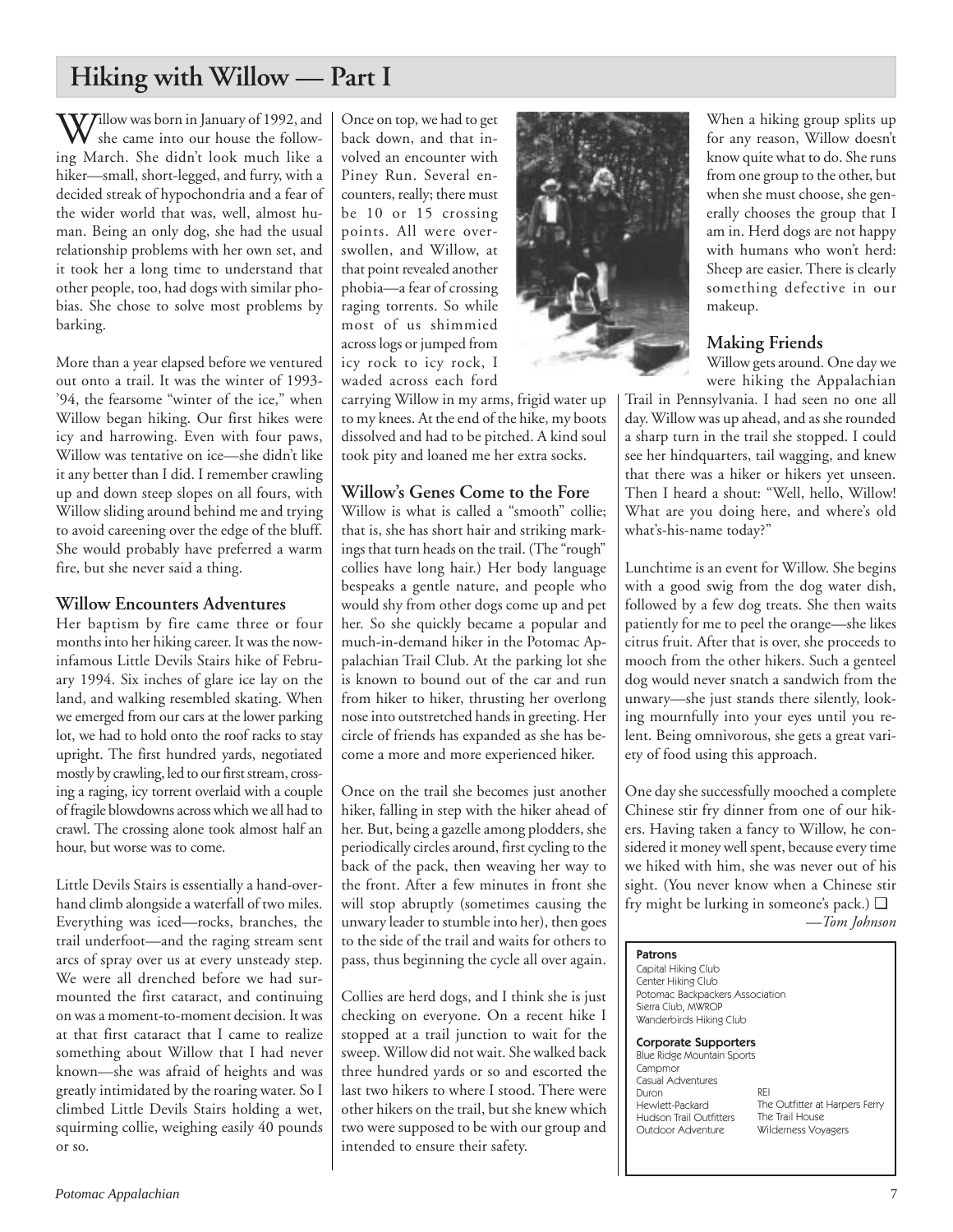#### **Charlottesville Chapter**

The Charlottesville Chapter hikes every Saturday, summer, winter and in between. Hikes are about 8 miles. Trail maintenance is usually done on the last Saturday of the month. Meet at Sprint parking lot, 2307 Hydraulic Road at 9 a.m. with food and water for the day. We hike trails in the Southern, Central and occasionally Northern Districts of Shenandoah National Park, and in George Washington National Forest. INFO: Jere Bidwell 804/295-2143, John Shannon 804/293-2953 or Lois Mansfield 804/973-7184.

#### **North Chapter**

The North Chapter of PATC conducts monthly trail work trips on the Maryland and Pennsylvania sections of the Appalachian Trail (AT) and on the Pennsylvania sections of the Tuscarora Trail. We also lead hikes on these and other trails. Maryland AT work trips are generally held on the first and third Saturdays—contact Mark Mitchell (mdtrail@yahoo.com), 301/461-7048 for information. Pennsylvania work trips are generally held on the AT on the first Saturday and on the Tuscarora on the third Saturday—contact Charles Irvin at 301/447-2848 or Pete Brown (peter.brown4 @worldnet.att.net) 410/343-1140. Pennsylvania AT work trips also include an optional Saturday night stay at the Gypsy Springs cabin. Dinner, breakfast, and camaraderie available. For information on

# **Chapters**

upcoming hikes, contact Chris Firme (bncfirme @innernet.net) 717/765-4833. For general chapter information, contact chapter president Steve Koeppen (patcnorth@iname.com) 410/756-2916 or visit the North Chapter home page (http:// www.patc.net/north\_ch.html.

#### **Northern Shenandoah Valley Chapter**

The Northern Shenandoah Valley Chapter sponsors hikes in national and state parks and forests in the Shenandoah Valley vicinity, open to the public, on a monthly basis except during the winter. Hikes are posted in the **Forecast.** Other activities are in the NSV Chapter Newsletter. For further information contact to Martha Clark (mclark@visuallink.com) 540/ 665-2101.

#### **Southern Shenandoah Valley Chapter**

See **Forecast** for work trips and hiking events sponsored by the Southern Shenandoah Valley Chapter. Most trips meet in Harrisonburg at the Cloverleaf Shopping Center at 8:00 a.m. Hikers from the DC area should allow about 3 hours to get to our region. INFO: in Harrisonburg, call Suzanne 540/269- 4341; in Staunton or Waynesboro, call Vernon 703/ 886-9218, or Doris 540/885-4526.

#### **West Virginia Chapter**

Chapter meeting at Highacre on the first Wednesday of the month; see **Forecast** for up-coming activities. For further information on chapter activities or to receive the chapter newsletter contact Jane Thompson 301/ 865-5399.

#### **Ski Touring Section**

The Ski Touring Section has served since 1974 to introduce Washington area residents to cross-country skiing and to provide cross-country skiing opportunities to experienced skiers. The Section sponsors winter weekend ski trips for all levels of skiers to nearby mountains in Maryland, West Virginia and Pennsylvania, as well as periodic social events year round. INFO: Katherine Stentzel 703/781-3249.

#### **PATC Midweek Hikes**

PATC's **Vigorous Group** hikes 8-10 miles at a fast pace; and the **Easy Hikers** hike 5-8 miles on trails with little elevation change. See below for scheduled trips; check the weekly tape (703/242-0965) on Thursday or Friday for any changes or additions.

#### **Other Clubs' Hikes**

Capital and Wanderbirds hike on Sundays, traveling by bus and leaving from downtown, with suburban stops as well. Center Club, Northern Virginia Hiking Club and Sierra Clubs hike on both Saturdays and Sundays using carpools, which often leave from a suburban Metro stop. Schedules are available at PATC Headquarters and are published in area newspapers on Fridays.

# KEY to Forecast Activities

**All events are marked for easy identification.** Late changes or cancellations are listed on the weekly information tape (703/242-0965), which is updated on Sunday evening for the following seven days. The Forecast can also be found on PATC's Web site at http://www.patc.net

**National Trails Day Events**

- ` **Hiking Trips**
- **然 Backpacking Trips**
- } **Trail Work Trips**
- **Cabin/Shelter Work Trips**
- ❖ **Special Events**

# **Meetings**

### **Cross-Country Skiing**

**Note to all hike leaders:** Please ask nonmembers on your hike if they would like to join PATC, then get names and addresses so a club volunteer can send them information packets. Thanks!

#### **Meetings**

Meetings are held at PATC HQ, 118 Park Street, S.E.,Vienna, VA unless otherwise noted.

#### **Trail Patrol - First Tuesday**

7:30 p.m. Trail Patrol volunteers are PATC's good will trail ambassadors to the hiking public. They provide a visible, reassuring presence on the trails, educating the public on good hiking practices, minimum impact hiking and camping ethics. Patrol members are trained in land navigation, emergency procedures, radio communications and personal equipment. All patrol volunteers are also expected to become certified in a recognized basic first aid course. Some equipment and uniform items are provided upon completion of training. INFO: MickeyMcDermott 703/866-0928 or see PATC's website (http://www.patc.net/patrol.html).

#### **New Members (PATC) - First Wednesday**

7:30 p.m. Curious about the Club? Want to learn more? The best way is to attend a New Members Meeting (but you don't have to be new to qualify). Attend the meeting and find the mysteries of PATC revealed in full. Refreshments will be served. Directions to PATC: Take Rt.123 into Vienna, VA and turn east on Park St.(Rt.675) to 118 Park St. on your left. INFO: Terry Cummings (TCIVP@aol.com) 410/489- 4594.

#### **Shenandoah Mountain Rescue Group (New Members meeting) - Second Monday**

7:30 p.m. New members meeting. INFO: Greg Huska (ghuska@rpihq.com) 703/241-4195 (w) or 703/567- 7960 (h).

# **Meetings**

#### **PATC Council - Second Tuesday**

7:00 p.m. - sharp. The PATC Council meets the second Tuesday of every month to conduct business of the Club. All members are welcome, but members wishing to address the Council should call two weeks prior to the meeting in order to be included on the meeting agenda. INFO: Wilson Riley (wriley1226@aol.com) 703/242-0693 x11.

#### **Mountaineering Section - Second Wednesday**

8:00 p.m. Second Wednesday of every month. INFO: Tony Sanders 202/362-3819 or see PATC's website (http://www.patc.net/mtn\_sect/).

#### **Conservation Committee - Third Monday**

7:00 p.m. For information on the Conservation Committee, or to join its meetings with the Piedmont Environmental Council or Virginia Planners, e-mail Mary Margaret Sloan at mmsloan @americanhiking.org or call her at 703/807-0746.

#### **The Futures Group - Third Tuesday**

7:00 p.m. Meets to research, develop, and recommend to membership changes to PATC organization, constitution, and bylaws in order to meet challenges of the next century. PATC members welcomed. INFO: Walt Smith (wsmith@visuallink. com) 703/242-0693.

#### **Shenandoah Mountain Rescue Group (Business meeting) - Last Tuesday**

7:30 p.m. Meet in conference room. INFO: Martin Juenge (mjuenge@rpihq.com) 703/255-5034 then press #5.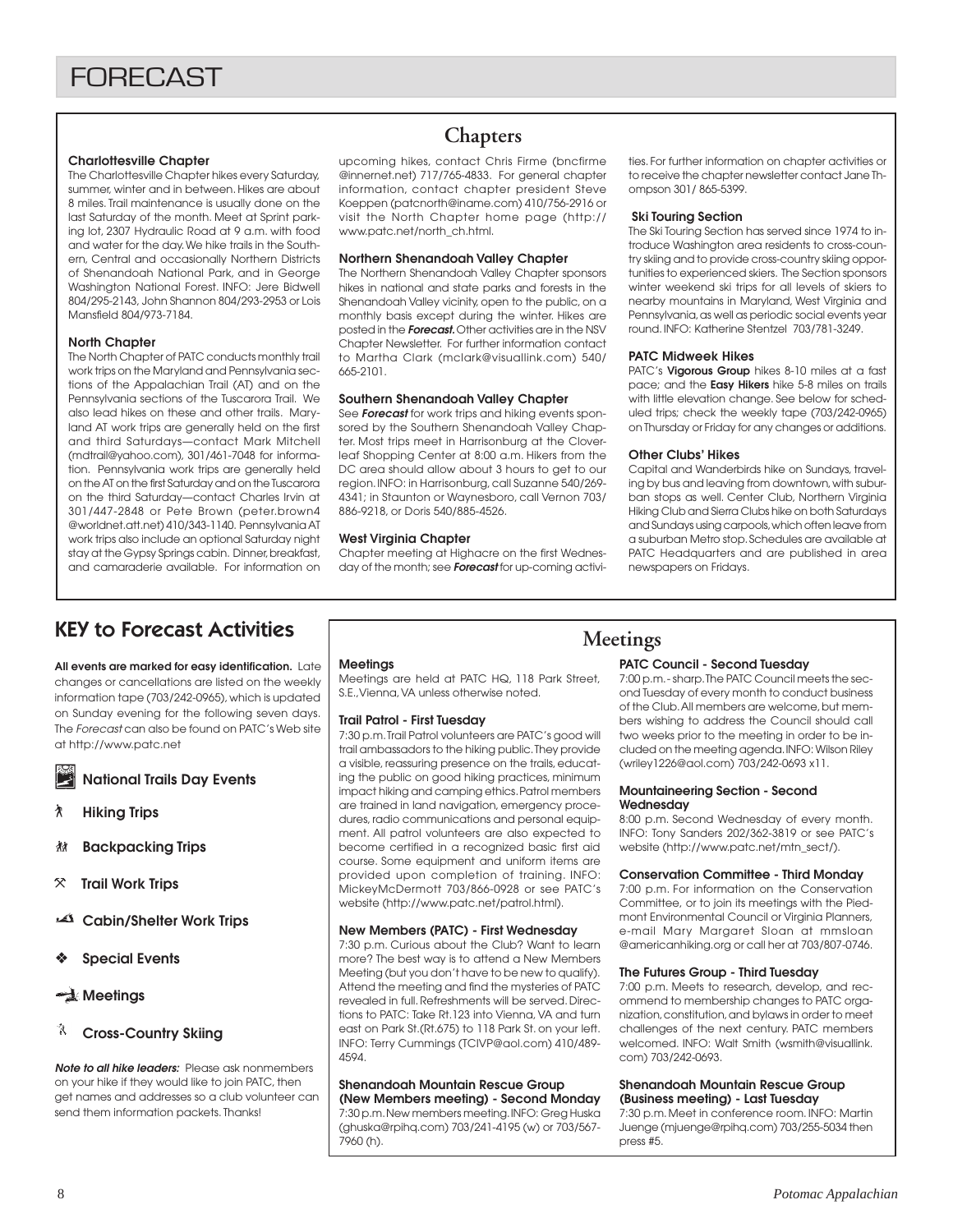# **FORFCAST**

# **May**

#### **1 (Saturday) DEADLINE - June Potomac Appalachian Headquarters, Vienna, VA**

5:00 p.m. All items for the next issue of the PATC newsletter must be submitted on disk if possible to headquarters, or via e-mail or e-mail attachment to bianca@moon.jic.com. Allow one week for postal service delivery.

#### **1 (Saturday)**

#### } **TRAIL WORK TRIP - South Mountaineers Appalachian Trail, MD**

The work of the South Mountaineers seems never to get done. Lend a hand and give back to the trail on a beautiful spring day. We meet in Frederick County, MD at 9:00 a.m. INFO: Mark Mitchell (mdtrail@ yahoo.com) 301/461-7048.

#### **1 (Saturday)**

#### **CLASS - Using the GPS (Global Positioning System) REI, Baileys Crossroads, VA**

10:30 a.m. - 1:30 p.m. Increase your outdoor safety and navigation skills by learning to use the GPS. The class will cover the technology of the system, capabilities of the receiver, and operation of a typical receiver. The class will include field exercises to obtain firsthand experience navigating with a GPS receiver. Participants are encouraged to bring a compass, water, snacks and know their pace count, and dress for the outdoors. All other necessary materials will be provided. The class fee is \$35. Class size is limited to ensure individual attention. Register early! INFO: REI 703/379-9400.

#### **1 - 2 (Saturday - Sunday)** } **TRAIL WORK TRIP - North Chapter Appalachian Trail, PA**

Meet at US 30 and PA 233 at the parking lot of Caledonia State Park. Departure 9:00 a.m. sharp. Join us for a group dinner and overnight at the Gypsy Spring cabin Saturday and breakfast on Sunday. INFO: Charlie Irvin 301/447-2848.

#### **1 - 2 (Saturday - Sunday) SHELTER WORK TRIP - PATC's newest shelter Appalachian Trail, MD**

Work has begun on the site preparation phase. We will fell trees, remove roots, dig for foundation and privy then begin laying block. INFO: Frank Turk (FrankTurk@aol.com) 301/249-8243.

#### **1 - 2 (Saturday - Sunday) CABIN WORK TRIP - Tulip Tree Cabin Shaver Hollow, VA**

For good fun, good food and a sense of accomplishment join us in Shaver Hollow working on a brand new cabin being built from the ground up with primitive hand tools. Working in the woods this time of year is like taking a refreshing tonic. The weather should be comfortable and the wildflowers are in bloom. INFO: Charlie Graf 410/757-6053.

### **2 (Sunday)**

#### ` **HIKE - Natural History Trillium Hike G. Richard Thompson WMA, Linden, VA**

The first weekend of May is the time the millions of white-flowered trillium are in full bloom along the Appalachian Trail near Sky Meadows State Park. This is the Mecca of the wildflower crowd in this neck of the woods. In addition to the trillium, both pink and yellow lady's slippers, as well as the showy orchis, should be in bloom. This is also a favorite place for the scarlet tanager and other newly arrived nesting and migratory birds. The "merkles" in this area are often ripe for picking at this time as well. This is a moderately difficult seven mile hike. Reservation/ INFO: Bob Pickett 301/681-1511.

#### **2 (Sunday) CLASS - Waterfall Photography Workshop REI, Baileys Crossroads, VA**

8:30 a.m. - 3:30 p.m. Come and explore the photographic possibilities of falling water. We will explore the natural beauty of selected waterfalls in Shenandoah National Park. Photo objectives will cover exposure and metering, depth of field and composition. The workshop fee is \$60. Each participant will be provided with a roll of professional grade slide film, light metering guide and course materials. Space is limited. Register early. INFO: REI 703/379-9400.

# **4 (Tuesday)**

**MEETING - Trail Patrol, 7:30 p.m.** 

#### **5 (Wednesday) TRAIL WORK TRIP North District, Shenandoah National Park, VA**

Trail work trip on Dickey Ridge. The yellow ladyslippers should be out by now and maybe the fringe trees also. All tools furnished except for work gloves. INFO: Cliff Noyes 703/451-5181.

# **5 (Wednesday)**

**MEETING - New Members (PATC), 7:30 p.m.**

#### **5 (Wednesday) MEETING - West Virginia Chapter Highacre, Harpers Ferry, WV**

7:00 p.m. Cylde Hicks from the Trail House in Frederick, MD will talk about hiking and biking along the Catoctin Trail which they maintain. This local trail will be featured in a 3-part hiking series during March, April and May. He will bring along some new sleeping bags for us to check out. INFO: Jane Thompson 301/865-5399 before 9:00 p.m.

#### **5 (Wednesday)** ` **HIKE - Easy Hikers Wheaton Regional Park, Silver Spring, MD**

Come join us at 10:00 a.m. for about a 5-mile hike through Wheaton Regional Park, with a stop at the fabulous greenhouse and a stroll through the gardens. Take I-495 to the Georgia North exit. After about 1 or 2 miles turn right onto Shorefield Dr. (at a traffic light) to the end of Shorefield. Turn right into the park, and park near the miniature train station (large yellow building). Bring lunch. INFO: John Giblin 301/585-5172.

#### **5 (Wednesday) CLASS - Rock Climbing REI, Baileys Crossroads, VA**

REI and Inner Quest offer Basic Climbing year 'round. The course covers all the essential skills for top-roped climbing, as well as climbing technique. The class is conducted on REI's indoor wall at Bailey's Crossroads. Class size is limited to eight participants to two instructors. The fee is \$65.00. Registration/INFO: REI 703/379-9400.

#### **7 (Friday)** ` **Wildflower HIKE - Northern Shenandoah Valley Chapter G. Richard Thompson WMA, Linden, VA**

Join the NSVC as they take a short, easy walk through the G. Richard Thompson Wildlife Management Area and an area of the Appalachian Trail. This area is renowned for its displays of wildflowers in general, and the trillium in particular. Besides literally millions of trillium, there are hundreds of other wildflowers in bloom in the area at this time, some quite rare. Time permitting, we may extend this hike in either direction on the Appalachian Trail, and get a larger view of this very special place in all its springtime glory. Leader/INFO: Debbi Richter (Whalenwolf @aol.com) 540/955-1813.

#### **8 (Saturday)**

#### } **TRAIL WORK TRIP - DC Metro Rock Creek Park, Washington, DC**

8:15-11:30 a.m. Your mother would want you to give back to the hiking trails through a morning of volunteer work in Rock Creek Park. Wouldn't she? Don't disappoint her by coming to this pre-Mother's Day work trip. Meet at Rock Creek Nature Center. INFO: Mark Anderson 202/462-7718 or Ranger Ken Ferebee 202/426-6834 x31.

# **8 (Saturday)** ` **HIKE - Strong Hikers**

**North District, Shenandoah National Park, VA** Meet locally at 8:15 a.m. and leave promptly at 8:30. Hike Jeremys Run. Circuit route is 14 miles with an elevation change of 2,765 feet. INFO: Donna Brother 703/435-8315.

### **8 (Saturday)**

### **TRAIL WORK TRIP - Massanutten Crew George Washington National Forest, VA**

Near Elizabeth Furnace area. INFO: Wil Kohlbrenner (wmaxk@shentel.net) 540/477-2971.

#### **8 (Saturday)**

#### } **TRAIL WORK TRIP - Tuscarora South Crew Tuscarora Trail, Massanutten Mt., VA**

Spring cleanup time is here, and we can use all the help we can get to get these trails in shape quickly. Come out and join this one-day trip; newcomers particularly welcome. INFO: Rick Rhoades 703/239-0965.

# **8 (Saturday)** ` **HIKE - Natural History Hike Probably in the Jug Bay Area, MD**

A short, family oriented hike to celebrate American Wetlands Month conducted at a "naturalist's shuffle". We will be stopping frequently to discuss the wetland ecosystem and to identify some of the life along the trail. Group size will be limited. INFO: Lynn Gulley (earthconc@aol.com) 410/730-3672.

#### **8 (Saturday)**

### **CLASS - Wilderness Safety and Outdoor Leadership Seminar**

#### **REI, Baileys Crossroads, VA**

10:30 a.m. - 4:30 p.m. This seminar will cover concepts and protocols for planning and preparing for outdoor trips and events, safety management, and risk assessment, and introduce participants to preventive search and rescue, time control plans, confrontation and intervention, and setting people up for success. This is an excellent class for youth leaders, hiking club members and outdoor enthusiasts. The seminar will be conducted by Christopher Tate, Director of the Wilderness Safety Council. The seminar fee is \$75 and includes course materials and a copy of the book, Outdoor Leadership, by John Graham. Space is limited. Early registration is advised INFO: REI 703/379-9400.

#### **8 - 9 (Saturday - Sunday)**

#### **CABIN WORK TRIP - Blackburn Trail Center Round Hill, VA**

Work on the Trail Center continues at a great rate. Those of you who have not been up on one of our trips for a while will be amazed at the changes. Those of you who have never had the opportunity to see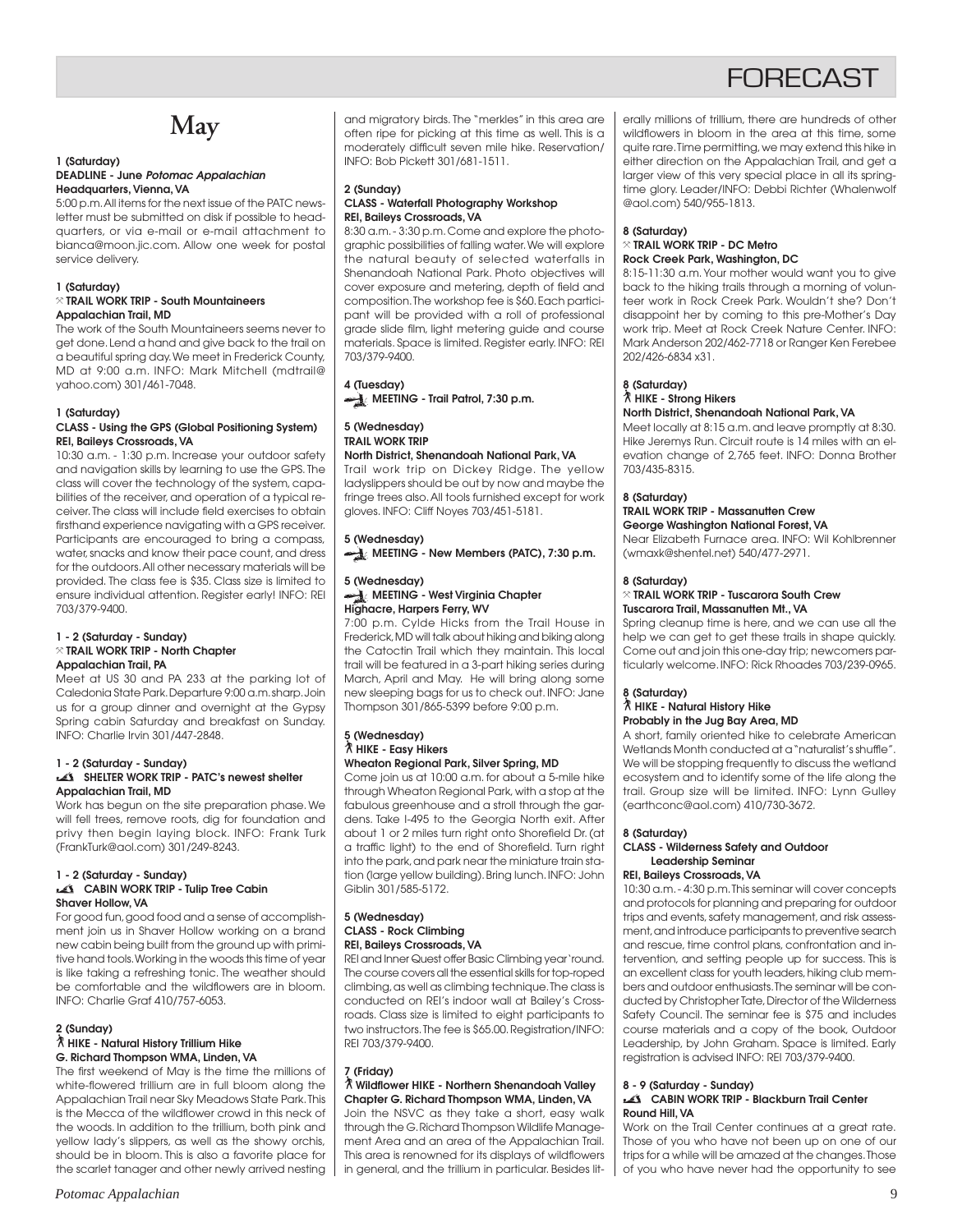# **FORFCAST**

Blackburn will be even more amazed to find out just what a "Jewel along the Blue Ridge" the Club owns. Lots of jobs for all skills. We are finishing up the screened porch and the new upstairs bunk room. Interested in learning stone work? Come out and work with Bill Ladd, the Club's original "stoneman". Lots of sleeping space, both inside or out. Share a Saturday evening meal and take an after dinner hike to the view at the top of the mountain. INFO: Chris Brunton 703/560-8070 or Bruce Clendaniel 410/820-7550.

#### **8 - 9 (Saturday - Sunday)** } **TRAIL WORK TRIP - Cadillac Crew Sugarloaf Mountain, MD**

Come on out and help us do tread repair and erosion control on a Sugarloaf Mountain hiking trail. We'll be staying overnight at a nearby campground, so bring your gear! Bring a lunch and water for Saturday noon. Community dinner on Saturday night. Please call by May 1 to let us know if you're participating! INFO: Fran Keenan (frannanc@erols.com) 703/938-3973 or Jon Rindt (jkrindt@erols.com) 703/ 573-2261.

#### **9 (Sunday)** ` **HIKE - Mother's Day/Family Hike Sugarloaf Mountain, MD**

Bring mom on the road less traveled to White Rocks near Sugarloaf Mountain (or Dads - give her a break for the day). Pack your child - suggested age 6 months to 4 years. Up to 6 miles (depending on experience). 2 miles per hour pace. Meet at Sugarloaf entrance on the Comus Road at 10:00 a.m. (or convoy there). Limit: 12 participants. INFO: John Butler (John-Butler@msn.com) 301/263-0141.

#### **9 (Sunday)**

#### **SHELTER WORK TRIP - PATC's newest shelter Appalachian Trail, MD**

Work has begun on the site preparation phase. We will fell trees, remove roots, dig for foundation and privy then begin laying block. INFO: Frank Turk (FrankTurk@aol.com) 301/249-8243.

#### **10 (Monday)**

**MEETING - New members (Shenandoah Mountain Rescue Group), 7:30 p.m.**

**11 (Tuesday)** MEETING - PATC Council, 7:00 p.m. - sharp.

#### **12 (Wednesday)** ` **HIKE - Vigorous Hikers**

### **North District, Shenandoah National Park, VA**

Vigorous midweek hike in North District of SNP down Hull School Trail and up Piney Branch for about 15 miles total hiking distance. INFO: Cliff Noyes 703/451- 5181.

#### **12 (Wednesday)** ` **HIKE - Easy Hikers Rockville, MD**

Easy hike from Meadowside Nature Center, 5100 Meadowside Lane, Rockville, MD. Turn into Meadowside Lane from Muncaster Mill Rd. Hike is about 5 miles on fairly level path through mostly wooded area near Lake Frank. Bring lunch for picnic. INFO: Dawn Carlisle 301/924-4765.

#### **12 (Wednesday)**

**MEETING - Mountaineering Section, 8:00 p.m.** 

#### **13 (Thursday)** ` **HIKE - In-between Hikers Leesylvania State Park, Woodbridge, VA**

A scenic and historic 6.2 mile circuit hike. \$2 vehicle fee. From beltway take I-95 South, exit 156 east, pass NOVA college to route 1, turn right and follow posted park signs. Meet at 10:00 a.m. next to entrance gate. Henri Comeau (hankcomeau@aol.com) 703/451- 7965.

#### **13 (Thursday) CLASS - Stove Operation & Maintenance REI, College Park, MD**

7:30 p.m. Improve your backcountry skills. Learn to use a variety of stove types, and do routine maintenance, troubleshooting and field repair. INFO: REI 301/ 982-9681.

#### **14 - 16 (Friday - Sunday) KX BACKPACK TRIP - North Fork Mountain Trail Monongahela National Forest, WV**

24 miles of backpacking on one of the most scenic trails in the Monongahela National Forest, West Virginia. We will leave Friday evening and car camp that night at the Seneca Shadows campground. Saturday morning we will set up the shuttle and begin. This is a rugged trip because there are no springs or streams near the trail so we need to carry water for the entire trip. INFO: Dave Wilcox (davewillcox@ worldnet.att.net) 703/212-0991.

#### **15 (Saturday)** } **TRAIL WORK TRIP - South Mountaineers Appalachian Trail, MD**

This will be our last tread repair event for awhile; June means weeding. Enjoy the spring weather and camaraderie of these one-day events. INFO: Mark Mitchell (mdtrail@yahoo.com) 301/461-7048.

#### **15 (Saturday)** } **TRAIL WORK TRIP - North Chapter**

#### **Tuscarora Trail, PA**

For meeting place and other details, call Charlie Irvin, 301/447-2848.

#### **15 (Saturday)**

#### ` **Fossil Collecting HIKE - Northern Shenandoah Valley Chapter Sites**

#### **in Northern Shenandoah Valley, VA**

A science trip with Chris Morrow of Shenandoah University for those interested in geology and paleontology. Collect fossil samples from approved sites west of Winchester; study sharply folded and faulted rocks. A hammer and rock chisel is helpful but not required as we learn some techniques of fossil extraction from the experts. Bring sturdy clothes and shoes as well as a lunch and plenty of water, and enjoy a day of learning about the prehistoric life and times of your nearby surroundings. Leader/INFO: Carl Bock (cgbock@erols.com) 703/323-5306.

#### **15 (Saturday)** } **TRAIL WORK TRIP - Stonewall Brigade Racer Camp Hollow Trail, WV**

We are constructing the Racer Camp Hollow Trail in West Virginia. Work either day or both days. INFO: Wil Kohlbrenner (wmaxk@shentel.net) 540/477-2971.

#### **15 (Saturday)** ` **HIKE - Tuscarora Trail Series #13 Wardensville, WV**

A moderately paced 15-mile hike northeast of Wardensville, WV over the Jemima Section of the Tuscarora Trail between Loman Branch and WV 55. Elevation gain is 2300 feet. A car shuttle is required. PATC maps F and L. Meet at Vienna Metro, Nutley Street North at 7:30 a.m. INFO: Jack Thorsen 703/339- 6716 or William Needham 703/256-6735.

#### **15 (Saturday)** ` **HIKE - Appalachian Trail Central District, Shenandoah National Park, VA**

Moderately paced 11-mile hike on the Appalachian Trail between Fishers Gap and Jewel Hollow Overlook. We will pass several overlooks including Crescent Rocks, Pollocks Knob, Little Stony Man, and The Pinnacle. Lunch at Skyland or one of the overlooks. Elevation change of 2000 feet. Car shuttle is required. Meet at 7:30 a.m. at Oakton Shopping Center in Vienna. INFO: Todd Birkenruth 703/318-7735.

### **15 (Saturday)**

#### **CLASS - Pur Water Filter Demonstration REI, Baileys Crossroads, VA and College Park, MD**

10:00 a.m. - 12:00 noon at College Park; 2:00 p.m. - 4:00 p.m. at Baileys Crossroads. Finding water while backpacking in the central Appalachians can be difficult, especially in dry seasons. And when you find what little there is, how can you be sure it's safe to drink? By using a Pur filter! Come by and pump a quart, taste test the finished product, and get your questions answered by the Pur representative and REI staff. INFO: REI 703/379-9400 or 301/982-9681.

#### **15 (Saturday)**

#### ` **HIKE - West Virginia Chapter George Washington National Forest, VA**

Vigorous circuit hike. Magnificent views on this strenuous 12-mile hike to Big Schloss in George Washington National Forest (see Circuit Hikes in Virginia, West Virginia, Maryland and Pennsylvania). This annual hike experiences the beauty and heady fragrance of the azaleas; lady slippers should also be in bloom. Not suitable for slow, inexperienced or unconditioned hikers. RSVP/INFO: Janet Dombrowski 703/243-4232 before 10:00 p.m.

#### **15 - 16 (Saturday - Sunday)** ` **HIKE - Potomac Heritage Trail series Potomac Heritage Trail, MD**

Join us on the second weekend of our hike through the "original" route proposal for this, the eighth National Scenic Trail, hiking the section from Cumberland, Maryland, to Confluence, Pennsylvania. The series continues with a two-day hike from Frostburg, Maryland to New Germany State Park. Saturday is about 11 miles; Sunday, about 7 miles. Saturday, overnight either in local motels or at New Germany State Park campground. This route is mapped but unblazed, so bring your compass and be ready for adventure. INFO: Tom Johnson 410/647- 8554.

#### **15 -16 (Saturday - Sunday) 然 BACKPACK TRIP - Dolly Sods Dolly Sods Wilderness, WV**

Spring is here and it's time to put on the boots and sling the pack. We'll do a moderate 16-18 miles in this unique wilderness area. Depending on the weather we'll either explore Red Creek Canyon or head south to Roaring Plains. Depart Friday evening. INFO: John Koutze or Kathy McDermott 703/846- 9207.

#### **15 - 16 (Saturday - Sunday) CABIN WORK TRIP - Vining Tract Crew Lydia, VA**

Join us on the first official worktrip of the Vining Tract Crew, who will be doing cabin projects and maintenance on the property. We will be putting some finishing touches on Wineberry Cabin, cleaning out and shoring up the old barns, and marking the property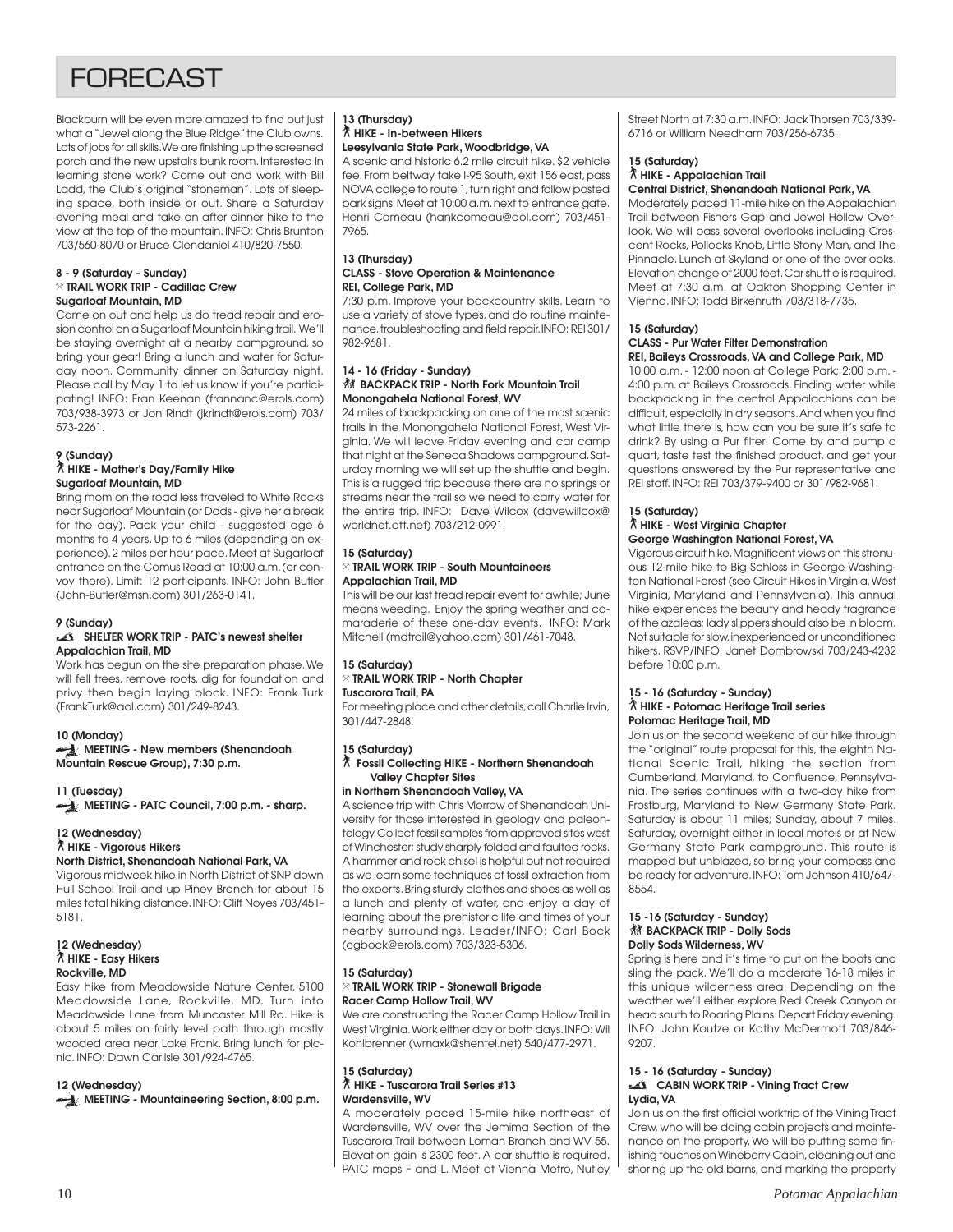

boundary. Overnight at Conley Cabin. Call Hugh Robinson or Marilyn Stone 703/525-8726.

#### **15 - 16 (Saturday - Sunday) CABIN WORK TRIP - Tulip Tree Cabin Shaver Hollow, VA**

Have you been spending money going to a health club to get exercise and lose weight? We have a better way. Join the Tulip Tree Cabin Crew and get your exercise free and learn a valuable skill as well as contributing to an outstanding project. After you have worked your buns off all day on Saturday we'll relax and socialize and have a gourmet meal. Sorry, but we will have to charge a nominal fee for the meal! INFO: Charlie Graf: 410/757-6053.

#### **15 -16 (Saturday - Sunday)** } **SOUTH-OF-THE-BORDER-WORKTRIP - North District Hoodlums**

#### **North Section, Shenandoah National Park, VA**

Señors et Señoritas! Come and help work on the Appalachian Trail in the North District of SNP por favor. The crew will probably be working on erosion problems on one or more sections of trail within easy access off Skyline Drive. No experience necessary tools provided. Bring work gloves, lunch and a smile. This month's theme meal will be Tex-Mex—all may contribute. Mucha cerveza. Overnight stay provided at Indian Run hut within the North District. Come for the day, stay for the evening meal, or spend the entire weekend. The crew meets at 10 a.m. at Piney River Ranger Station in the park. INFO/RSVP: George Walters 410/426-2724.

#### **16 (Sunday)**

#### ❖ **SPECIAL EVENT - Sunday at the Club PATC Headquarters, Vienna, VA**

Do you know of any trail overseers that can say they have been one for over FIFTY YEARS?! Come out to PATC HQ from 2 p.m. to 4 p.m. at a special Sunday at the Club gathering to honor and meet Sam Moore. Sam, soley, has the fame of that title (that we know of), and has been immortalized by having a shelter along the AT named after him. We'll have cake and other refreshments. Sam will be presented with a special plaque and a rocker bar patch "50 year overseer," the only one of its kind. Please let us know you're coming. INFO/RSVP: Heidi Forrest 703/ 2420693, Ext 12.

#### **17 (Monday)**

**MEETING - Conservation Committee, 7:00 p.m. CANCELED.**

**18 (Tuesday) MEETING - The Futures Group, 7:00 p.m.**

#### **19 (Wednesday)** ` **HIKE - Vigorous Hikers Catoctin Trail, MD**

Very vigorous end-to-end hike on the Catoctin Trail in Maryland from the Visitor Center, past Cunningham Falls and on south to Gambrill State Park for a total distance of 24 miles. Car shuttle will be used. INFO: Cliff Noyes 703/451-5181.

#### **19 (Wednesday)** ` **HIKE - Easy Hikers Old Angler's Inn, 10801 MacArthur Blvd., Potomac, MD**

Meet at 10:00 a.m. at the parking lot on MacArthur Boulevard across the street from Old Angler's Inn. Do not park on the Inn's parking lot. We'll walk down to the C&O Canal tow path from there and go to Great Falls where we'll have lunch. We'll return on the other side of the canal, overlooking Widewater. 6 flat, easy miles. Bring water and lunch. INFO: Renee Schick (RS530@aol.com) 301/493-9525.

#### **22 (Saturday)** } **TRAIL WORK TRIP - DC Metro Rock Creek Park, Washington, DC**

8:15-11:30 a.m. By now, we hope to have moved beyond the much touted trail relocation. Come find out what we will do next on the D.C. trails. Meet at Rock Creek Nature Center. INFO: Mark Anderson 202/462- 7718 or Ranger Ken Ferebee 202/426-6834 x31.

#### **22 (Saturday)** ` **HIKE - Central District Shenandoah National Park, VA**

7:30 a.m., meet at Vienna Metro, Nutley Street North for a moderately paced 10.9 mile hike with an elevation change of 1600 feet. We shall take the Nicholson Hollow Trail (downhill), Indian Run and Corbin Mountain Trails (steady climb), and Old Rag Fire Road to the beautiful Limberlost, then back via the Appalachian Trail north (nice views, detour to Stony Man Summit). INFO: John Rothberg 540/948- 6745 or Tom Johnson 410/647-8554.

#### **22 (Saturday)** ` **HIKE - Half Moon Peak & Views (Northern Shenandoah Valley Chapter) Trout Run Valley, GWNF**

Join the NSVC and enjoy great views on this scenic, seven-mile hike from 1600' at the Trout Run trailhead to the 2800' summit on Half Moon Mountain, location of a former fire lookout station. Hike in diverse environments from open deciduous woods with spring flowers, up the hollow created by Half Moon Run, to the pine and boulder-covered top. Vistas include surrounding mountains in WV and Trout Run Valley. We will also hike to the view of Half Moon Mountain itself, seen from the rock outcrop in vicinity of the intersection of the Half Moon Run & Tuscarora trail. One mile of the return from this vista will be via an old road, off the trail, downhill to Half Moon Run. For those not wishing to hike off the trail, you may return from Half Moon Mountain directly to the trailhead, for a total distance of six miles. Leader/INFO: Walt Smith (wsmith@visuallink.com) 540/678-0423.

#### **22 - 23 (Saturday - Sunday) CABIN WORK TRIP - Blackburn Trail Center Round Hill, VA**

See 5/8-9 for details. INFO: Chris Brunton 703/560-8070 or Bruce Clendaniel 410/820-7550.

#### **22 - 23 (Saturday - Sunday) CLASS - Wilderness First Aid Certification Scott Farm/Mid-Atlantic Training Center, Carlisle, PA**

This ATC-sponsored course will be taught by instructors from Stonehearth Open Learning Systems (SOLO). The course will introduce trail maintainers, chainsaw operators and trip leaders to the basic principals of wilderness first aid. Minimum class size is 12 participants and the maximum number is 20. Participants must be 18 years of age. There will be a fee for this course. For details, costs and registration deadline INFO: John Wright (jwright@atconf.org) 717/258-5771.

#### **22 - 23 (Saturday - Sunday) CLASS - Wilderness First Aid Arlington, VA**

This sixteen-hour class includes classroom study, hands-on practice, and results in a two-year certification. The cost is \$125. Registration is limited to 25 people. See course description and print registration from http://wfa.net/. INFO: Christopher Tate 703/836- 8905.

#### **22 - 23 (Saturday - Sunday)**

#### **SHELTER WORK TRIP - PATC's newest shelter Appalachian Trail, MD**

Work has begun on the site preparation phase. We will fell trees, remove roots, dig for foundation and privy then begin laying block. INFO: Frank Turk (FrankTurk@aol.com) 301/249-8243.

#### **22 - 23 (Saturday - Sunday)** } **TRAIL WORK TRIP - Cadillac Crew Shenandoah National Park, VA**

This weekend we'll be working on the AT in SNP. Come join us for our erosion control get-together on a section of the Appalachian Trail. The weather's getting warm, but not too warm, for an overnight at Indian Run Maintenance Hut. Bring a lunch and water for Saturday noon. Community dinner on Saturday night. Please call by May 17 to let us know if you're participating! INFO: Fran Keenan (frannanc@erols.com) 703/938-3973 or Jon Rindt (jkrindt@erols.com) 703/ 573-2261.

#### **25 (Tuesday)**

**MEETING - Shenandoah Mountain Rescue Group (Business meeting), 7:30 p.m.**

#### **26 (Wednesday)**

} **TRAIL WORK TRIP North District Shenandoah National Park, VA**

Trail work trip on Dickey Ridge. Bring work gloves, lunch, and liquids and we'll have a great day. INFO: Cliff Noyes 703/451-5181.

# **26 (Wednesday)**

# ` **HIKE - Easy Hikers**

**Carderock/Great Falls, VA**

Carderock to Great Falls and back, 6-mile round trip. Take Beltway to exit #41. Follow signs carefully to Carderock. After underpass in park, turn right and go to last parking lot on left. INFO: Patricia Flanigan 202/554-3775 or Mary Margaret McGrail 703/751- 8126.

#### **29 (Saturday)**

#### ` **HIKE - North Chapter Appalachian Trail, VA**

Appalachian Trail series # II-1. Va. Rte. 601 (PATC parking area) to Manassas Gap (Va. Rte. 55). 11.0 moderate-to-difficult miles with an elevation change of 900 ft. INFO: Chris Firme 717/765-4833 after 6:00 p.m.

# **29 (Saturday)**

#### **CLASS - Outdoor Leadership Workshop & Hike North District, Shenandoah National Park, VA**

For new and established outdoor leaders, this workshop and day hike discusses leadership types, setting people up for success, and modeling behavior. It covers 8 miles and 1,500 feet of climb at a moderate pace in Shenandoah National Park! Instructor/ INFO: Christopher Tate 703/836-8905.

#### **29 - 30 (Saturday - Sunday) 然 BACKPACK TRIP - Parent with Kids and/or Teens Backpacking to Corbin Cabin**

Come join us for a 5 to 8 mile backpacking trip and stay in a beautiful rustic cabin nestled in Nicholson Hollow of SNP. See waterfalls, visit old cabin sites and wade in the chilly waters of the Hughes River. Space is limited so call early. INFO: Jim Ward 301/296-8940 (w) or 703/451-3283 (h).

#### **29 - 30 (Saturday - Sunday) CABIN WORK TRIP - Tulip Tree Cabin Shaver Hollow, VA**

There was a time when most homes were ownerbuilt. In the early days of our country and extending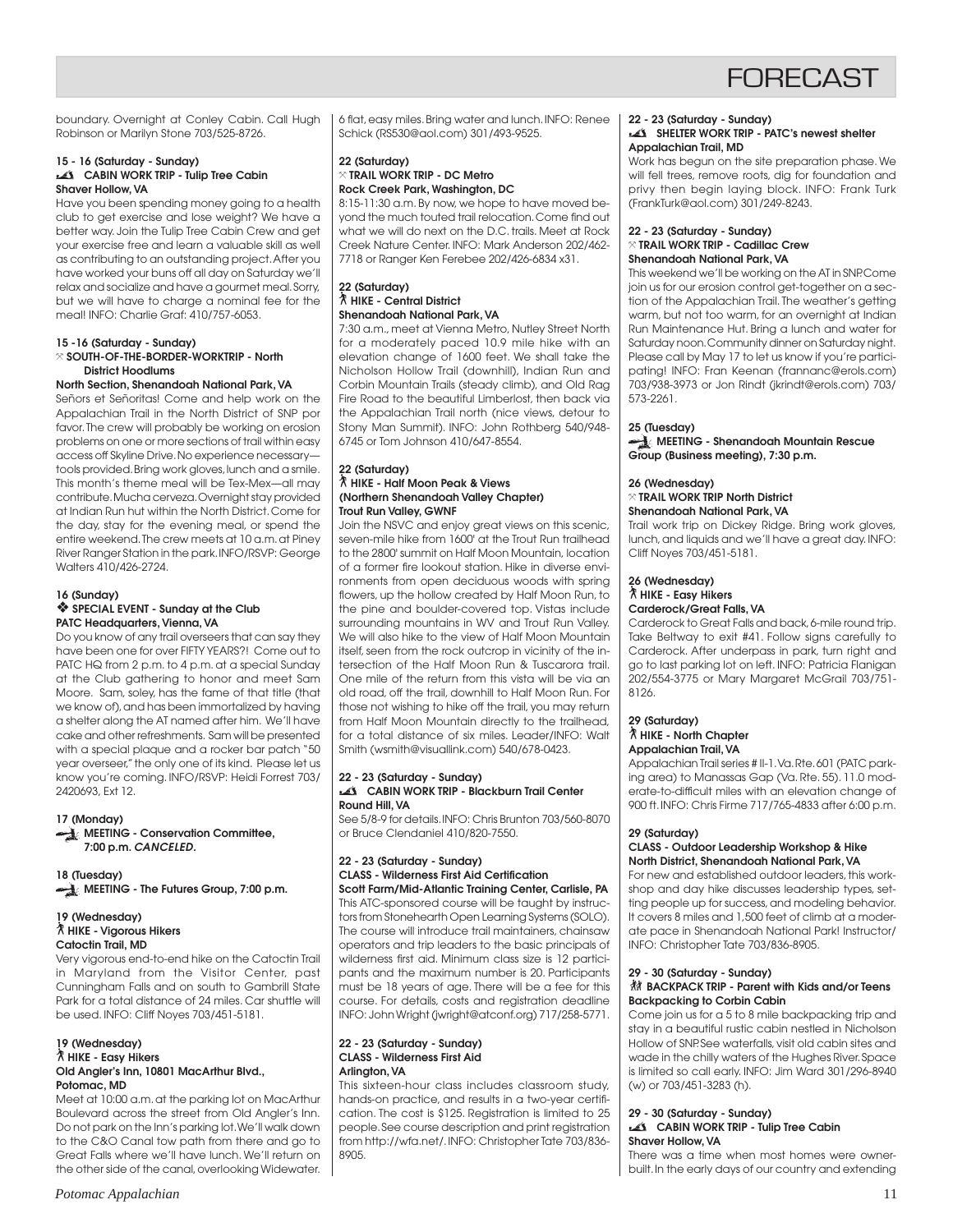# **FORFCAST**

up until about 100 years ago log cabins were fairly common and were almost always owner-built with the help of a few neighbors of course. In Shaver Hollow of Virginia we are recreating those times. We are building a new log cabin from the ground up with volunteer labor. We are using all the old hand tools and primitive methods that were used 100 years ago. If you can't wait to get your hands on a broad axe and use it to hew a bunch of floor joists or rafters, give me a call. INFO: Charlie Graf 410/757-6053.

#### **29 - 31 (Saturday - Monday) SHELTER WORK TRIP - PATC's newest shelter Appalachian Trail, MD**

Work has begun on the site preparation phase. We will fell trees, remove roots, dig for foundation and privy then begin laying block. INFO: Frank Turk (FrankTurk@aol.com) 301/249-8243.



#### **1 (Tuesday) DEADLINE - July Potomac Appalachian Headquarters, Vienna, VA**

5:00 p.m. All items for the next issue of the PATC newsletter must be submitted on disk if possible to headquarters, or via e-mail or e-mail attachment to bianca@moon.jic.com. Allow one week for postal service delivery.

# **1 (Tuesday)**

**MEETING - Trail Patrol, 7:30 p.m.** 

# **2 (Wednesday)**

**MEETING - New Members (PATC), 7:30 p.m.** 

### **2 (Wednesday)**

#### ` **HIKE - Vigorous Hikers Central District, Shenandoah National Park, VA**

Vigorous circuit hike in Central SNP visiting Hoover Camp, Jones Mt., Bear Church Rock, and Cat Knob for a total of 15 miles. With luck, the wild flowers should be near their spring peak. INFO: Cliff Noyes 703/451-5181.

#### **2 (Wednesday)**

#### **SLIDE SHOW - Mexico to Canada: The Continental Divide Trail**

#### **REI, Baileys Crossroads, VA**

7:30 p.m. Longer and higher than the Appalachian Trail or the Pacific Crest Trail, at 3,100 miles, the CDT is truly North America's high traverse. It also crosses some of the largest tracts of wilderness, where man really is just a visitor in the homes of grizzly, mountain lion and bighorn. Nick Williams, who has hiked all three great trails, will take us on an evening's ramble through the peaks, passes, and high meadows along the Divide, and discuss the planning, gear and skills necessary for your CDT adventure! INFO: REI 703/379-9400.

#### **2 (Wednesday) MEETING - West Virginia Chapter Highacre, Harpers Ferry, WV**

Join us as Steve Bair, Shenandoah National Park Backcountry/Wilderness/Trails Manager, addresses the park's new Backcountry and Wilderness Management Plan and specifically changes in backcountry management policies and regulations that will affect backcountry campers. The park has developed these new policies after years of research and public involvement including input from backpackers. The new camping system should be more user friendly and yet more protective of the park's backcountry resources. Steve will be glad to answer any questions you have about backpacking in SNP and other park related issues. INFO: Jane Thompson 301/865-5300 before 9:00 p.m.

# **3 (Thursday)**

**SLIDE SHOW - Mexico to Canada: The Continental Divide Trail**

**REI, College Park, MD**

See 6/2 for details. INFO: REI 301/982-9681.

#### **5 (Saturday) National Trails Day**  $\sum_{i=1}^{\infty}$ **TRAIL WORK TRIP - DC Metro Rock Creek Park, Washington, DC**

8:15-11:30 a.m. This is the National Trails Day outing for the Rock Creek Park trail crew. We probably won't work you as hard so you can take a moment to enjoy the beautiful wooded setting located in the heart of D.C. Meet at Rock Creek Nature Center. INFO: Mark Anderson 202/462-7718 or Ranger Ken Ferebee 202/ 426-6834 x31.

#### **5 (Saturday) National Trails Day** الجميع **TRAIL WORK TRIP - REI/NVRPA/ACP Northern Virginia**

8:30 a.m. - 3:30 p.m. Celebrate National Trails Day on The Trail by joining REI, The Northern Virginia Regional Park Authority and Arlington County Parks for a day of trail maintenance, erosion control, and cleanup along Donaldson Run in Potomac Overlook Park. Donaldson Run is one of a number of trails that provide access to the Potomac Heritage Trail and the beauty of the Potomac Palisades. We'll be reconstructing the 30th street access trail, and other short sections, working on erosion control and stream bank stabilization. More than 100 volunteers are needed to complete the day's objectives. Call REI Customer Service to register for this opportunity to make a real impact on the quality of outdoor recreation resources in our community. Registration/INFO: REI 703/379-9400 or 301/982-9681.

#### **5 (Saturday) National Trails Day**  $\rightarrow$ **TRAIL WORK TRIP - Maryland Metro Cabin John Trail, MD**

Join the Maryland Metrolites for work on the Cabin John Trail. Bring lunch and water. We meet at the Cabin John Park tennis court parking lot just off Democracy Boulevard at 9 a.m. INFO: Liles Creighton, 410/573-0067.

#### **5 (Saturday) National Trails Day**

#### **TRAIL WORK TRIP - South Mountaineers Appalachian Trail, MD**

Eastern Mountain Sports is proud to sponsor our National Trails Day event for the second consecutive year. Bring gloves, boots, a lot of water and lunch. If you have a gas powered weeder, a spare blade, and a gallon of mixed gas, please contact us! INFO: Mark Mitchell 301/461-7048.

#### **5 (Saturday)** ` **HIKE - West Virginia Chapter Gambrill State Park, MD**

Join us on the third, and final, leg of the Catoctin Trail series. We will include a circuit through Gambrill State Park. This beautiful section of the Catoctin Trail will take us along a stream and through lots of mountain laurel. The circuit will include two views of the town of Frederick, MD. Total hike will be about 13 miles. INFO: Janet Dombrowski 703/243-4232 before 10:00 p.m.

#### **5 (Saturday)**

#### ` **HIKE - Northern Shenandoah Valley Chapter Massanutten Mt., George Washington National Forest, VA**

All are invited to join the NSVC on a 5.5-mile hike of moderate difficulty traversing forest and farm in Shenandoah County. The hike will start in George Washington National Forest at Powell's Fort Camp and continue a steep 0.5 mile to Three Top Mountain. There we will stop to investigate a Civil War signal station on the ridge. We will then descend through the forest and into open farmland, before crossing the Shenandoah River on a low water bridge. Following country roads, we head west to the Shenandoah County Farm. This historic property has been in the county's ownership since the Revolutionary War, when it was the Glebe Farm for Peter Muhlenberg, Episcopal pastor and officer in the war. We will end our hike at the County Park, where we will visit a new interpretive area for the Battle of Tom's Brook, a battle of the Civil War, October 9, 1864. Leader/INFO: Phoebe Kilby (slp@shentel.net) 540/459- 4567.

#### **5 (Saturday)**

#### ` **Family HIKE - Northern Shenandoah Valley Chapter**

#### **C & O Canal near Antietam, MD**

This short hike is designed for parents with small children. We will walk the C&O Canal towpath near the Antietam Aqueduct and north to some caves where local folks hid during the fierce Battle of Antietam during the Civil War. This hike is stroller capable, and will be at a slow pace to accommodate parents and small children. Bring water, your children, and good shoes, as we discover nature and history through the inquisitive eyes of our children. Leader/INFO: Terrie Sheaffer (thumpers@visuallink.com) 540/662-1524.

#### **5 - 6 (Saturday - Sunday)** } **TRAIL WORK TRIP - North Chapter Appalachian Trail, PA**

Meet at US 30 and PA 233 at the parking lot of Caledonia State Park. Departure 9:00 a.m. sharp. Join us for a group dinner and overnight at the Gypsy Spring cabin Saturday and breakfast on Sunday. INFO: Charlie Irvin 301/447-2848.

#### **5 - 6 (Saturday - Sunday) SHELTER WORK TRIP - PATC's newest shelter Appalachian Trail, MD**

We will be placing the shelter onto the foundation and working on the roof. INFO: Frank Turk (FrankTurk@aol.com) 301/249-8243.

### **8 (Tuesday)**

MEETING - PATC Council, 7:00 p.m. - sharp.

#### **9 (Wednesday) MEETING - Mountaineering Section, 8:00 p.m.**

# **9 (Wednesday)**

#### ` **HIKE - Vigorous Hikers Great North Mtn., VA/WV border**

Vigorous circuit hike near VA/WV border climbing Great North Mtn., past Sugar Knob Cabin, down to Waites Run, and back up and along the ridge of Mill Mtn. to the crenelated towers of Big Schloss for a total of 18 miles. INFO: Cliff Noyes 703/451-5181.

### **9 (Wednesday)**

### **CLASS - Rock Climbing**

**REI, Baileys Crossroads, VA**

See 5/5 for details. Registration/INFO: REI 703/379-9400.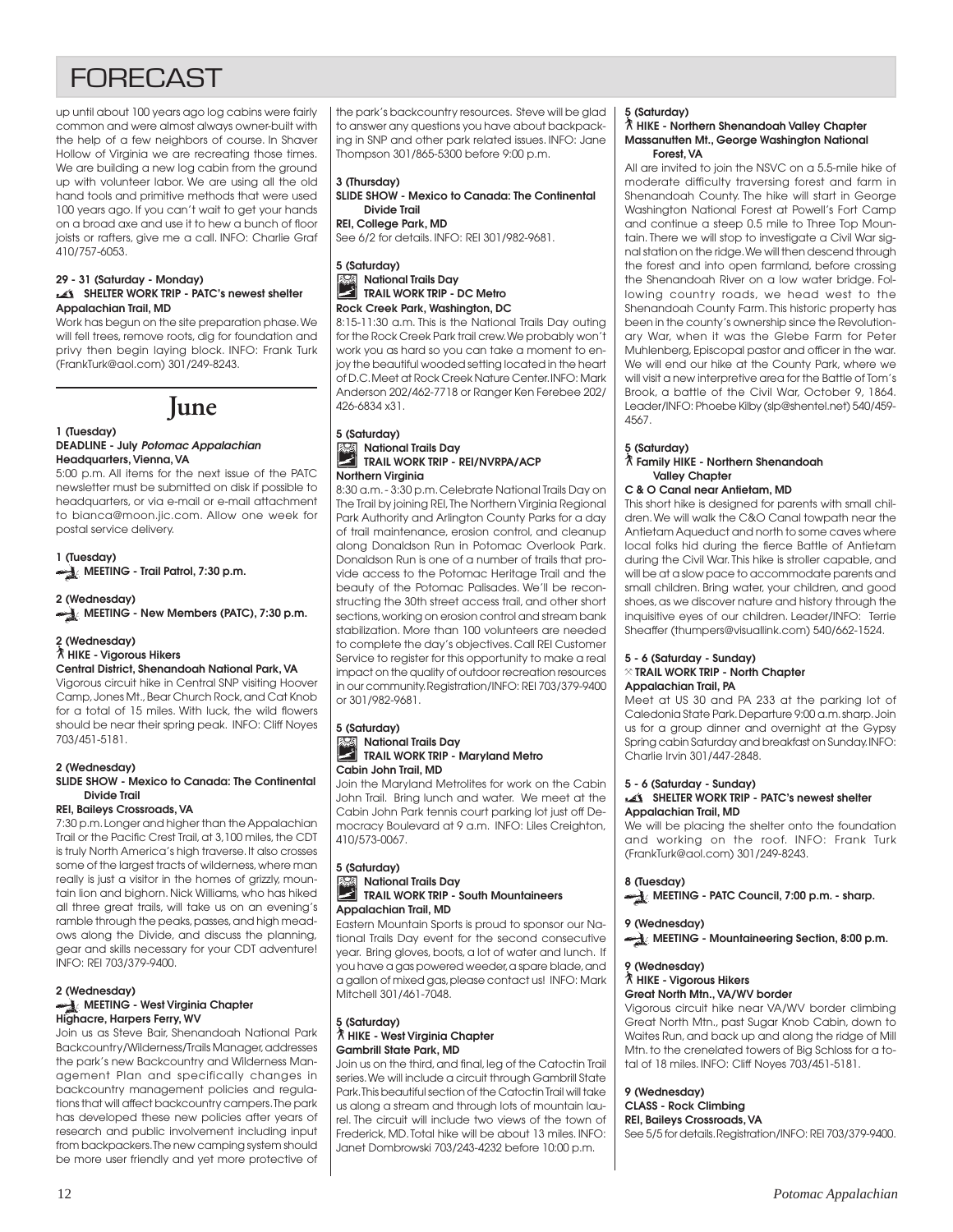

#### **12 (Saturday)** } **TRAIL WORK TRIP - Massanutten Crew Massanutten Mtn, VA**

Near Elizabeth Furnace area. INFO: Wil Kohlbrenner (wmaxk@shentel.net) 540/477-2971.

#### **12 - 13 (Saturday - Sunday) SHELTER WORK TRIP - PATC's newest shelter Appalachian Trail, MD**

We will be placing the shelter onto the foundation and working on the roof. INFO: Frank Turk (FrankTurk@aol.com) 301/249-8243.

#### **12 - 13 (Saturday - Sunday)** ` **HIKE - North Chapter Appalachian Trail, VA**

Appalachian Trail series # II-2. Manassas Gap (Va. Rte. 55) to Snickers Gap (Va. Rte. 7). Second overniter. First day: Manassas Gap to Myron Glaser Cabin. 14.2 moderate miles with an elevation change of 960 ft. Second day: Myron Glaser Cabin to Snickers Gap. 12.0 difficult miles with an elevation change of 501 ft. Must bring sleeping bag, food, and water. INFO: Chris Firme 717/765-4833 after 6:00 p.m.

#### **12 -13 (Saturday - Sunday) CABIN WORK TRIP - Tulip Tree Cabin Shaver Hollow, VA**

Do you know what a misery whip is? or a Swedish fiddle? an adze? draw knife? broad axe? slick? mortising chisel? If so, you are just the person we need; and if not, but you are curious and want to not only find out what they are but learn how to use them, call for INFO: Charlie Graf 410/757-6053.

#### **12 -13 (Saturday - Sunday)** } **TRAIL WORK TRIP - Cadillac Crew Shockeysville, VA**

Shockeys Knob. Its the first trip in June and we think its high time we got back to our "home" project of relocating the Tuscarora Trail over Shockeys Knob. We have a lot of fun, so come on out and join us. Overnight at a local cabin. Bring a lunch and water for Saturday noon. Community dinner on Saturday night. Please call by June 5 to let us know if you're participating! INFO: Fran Keenan (frannanc@erols.com) 703/938-3973 or Jon Rindt (jkrindt@erols.com) 703/573-2261.

#### **12 - 13 (Saturday - Sunday) FAMILY WEEKEND Michaux State Forest, PA**

Join us as we enjoy PATC cabins, family fun, and make new friends. Possible activities include nature hikes, inspecting Pine Grove Furnace museum and ruins, swimming at Pine Grove Furnace and Caledonia State Parks, visiting the Stevens ironworks and more. We will split costs. Reserve your space now. INFO: Lynn Gulley (earthconc@aol.com) 410/730-8034 or Bob Mathis (Robert\_Mathis@fc.mcps.k12.md.us) 301/589- 7539.

#### **12 - 13 (Saturday - Sunday) CLASS - Winch Techniques Scott Farm/Mid-Atlantic Training Center, Carlisle, PA**

This course teaches techniques for using winches and cable rigging. These simple mechanical devices enable human-powered lifting and hauling, as well as the use of high lines, for the safe, efficient and environmentally-friendly transportation of tons of building material. INFO: John Wright (jwright@atconf.org) 717/258-5771.

**12 - 13 (Saturday - Sunday) 然 CLASS - Backpacking REI, Baileys Crossroads, VA** This course will cover the most important aspects and skills of backpacking. The format will be lecture and discussion, with plenty of demonstrations and handson exercises. Topics covered will include: dayhiking vs. backpacking; physical conditioning; gear - boots and socks, fitting boots, clothing and layering, packs, tents, sleeping systems, raingear, stoves and fuel, first aid kits; water purification; food and cooking; map and compass navigation; trip planning and preparation; campsite selection; wilderness ethics; information sources. The instructor has more than 30 years of experience hiking and backpacking. The course fee is \$75, and covers all necessary materials. Registration/INFO: REI 703/379-9400.

#### **12 - 13 (Saturday - Sunday) CLASS - Wilderness First Aid Arlington, VA**

This sixteen-hour class includes classroom study, hands-on practice, and results in a two-year certification. The cost is \$125. Registration is limited to 25 people. See course description and print registration from http://wfa.net/. INFO: Christopher Tate 703/ 836-8905.

**14 (Monday) MEETING - New members (Shenandoah Mountain Rescue Group), 7:30 p.m.**

# **15 (Tuesday)**

**MEETING - The Futures Group, 7:00 p.m.**

# **16 (Wednesday)**

#### ` **HIKE - Vigorous Hikers North District, Shenandoah National Park, VA**

Point to point hike on the AT in North District of SNP from Compton Gap south to Panorama - a total of 22 miles. Don't plan on an evening of Contra Dancing after this one (not with the leader anyway). INFO: Cliff Noyes 703/451-5181.

#### **19 (Saturday)** } **TRAIL WORK TRIP - North Chapter Tuscarora Trail, PA**

For meeting place and other details, call Charlie Irvin, 301/447-2848.

#### **19 (Saturday)** ` **HIKE - Tuscarora Trail Series #14 Wardensville, WV**

A moderately paced 18 mile hike east of Wardensville, WV over the County Line and Sugar Knob Sections of the Tuscarora Trail between WV 55 and Peer Trail. Elevation gain is 3100 feet. A car shuttle is required. PATC map F. Meet at Vienna Metro, Nutley Street North at 7:30 a.m. INFO: Jack Thorsen 703/339- 6716 or William Needham 703/256-6735.

#### **19 (Saturday)** ` **HIKE - Northern Shenandoah Valley Chapter Twin Falls of Overall Run, Shenandoah National Park, VA**

 This is a moderately long hike with great rewards. Start outside the park, just outside Bentonville, and hike to the lower falls of Overall Run, an area known as The Ponds. If the weather is warm, this is a great swimming hole, as well as a beautiful waterfall. Continue down Overall Run to the Beecher Ridge Connecting Trail and up Beecher Ridge. This is a long, steady climb, eventually reaching the upper falls of Overall Run or "Big Falls", the tallest falls in the park. This area also affords one of the most breathtaking views in Shenandoah National Park. From here it is a steep descent on the Tuscarora Trail and back to our cars. Leader/INFO: Bill Hendrickson (Bhendric@ nas.edu) 703/519-9410.

#### **19 - 20 (Saturday - Sunday) SHELTER WORK TRIP - PATC's newest shelter Appalachian Trail, MD**

We will be placing the shelter onto the foundation and working on the roof. INFO: Frank Turk (FrankTurk@aol.com) 301/249-8243.

#### **19 - 20 (Saturday - Sunday)** ` **HIKE - Potomac Heritage Trail series Potomac Heritage Trail, MD/PA**

Join us on the third weekend of our hike through the "original" route proposal for this, the eighth National Scenic Trail, hiking the section from Cumberland, Maryland, to Confluence, Pennsylvania. This series continues with a two-day hike from New Germany State Park, MD, to Forbes State Forest, PA. Saturday will be about 13 miles; Sunday, about 7 miles. Stay Saturday in local motels or New Germany State Park campground. Have your compass at the ready to follow this mapped but unblazed route. INFO: Tom Johnson 410/647-8554.

#### **19 - 20 (Saturday - Sunday)** } **TRAIL WORK TRIP - Stonewall Brigade Racer Camp Hollow Trail, WV**

We are constructing the Racer Camp Hollow Trail in West Virginia. Work either day or both days. INFO: Wil Kohlbrenner (wmaxk@shentel.net) 540/477-2971.

#### **21 (Monday)**

**MEETING - Conservation Committee, 7:00 p.m.**

#### **23 (Wednesday)** ` **HIKE - Vigorous Hikers**

#### **Central District, Shenandoah National Park, VA**

Old Rag and either White Oak or Cedar Run circuit for a total of 16 to 19 miles. Maybe time for a dip in a Tahitian-like pool part way up White Oak - skimpy undies OK cause it's pretty secluded. INFO: Cliff Noyes 703/451-5181.

#### **26 (Saturday)**

#### } **TRAIL WORK TRIP - DC Metro Rock Creek Park, Washington, DC**

8:15 a.m. - 11:30 a.m. Summer has officially started, making this one of the last work trips you can attend and have a chance of escaping Washington heat and humidity. Even if it is hot, we start early and end before the noon day sun. Meet at Rock Creek Nature Center. INFO: Mark Anderson 202/462-7718 or Ranger Ken Ferebee 202/426-6834 x31.

# **Obituary**

Winona George Rhodes (PATC member from 1948) who died Feb.12, 1999, held the distinction of being part of two PATC romances. Her first husband was Henry (Hank) George (PATC 1938- 1952) who was Excursions chair at the time of their marriage. After his death, she married Fred B.(Dusty) Rhodes (PATC 1956- ). The Georges were close friends of "Bill" and Ruth Mersch and helped create the PATC New Year's at Allenberry Inn tradition in 1948. The Rhodes participated in PATC activities until their move to Anderson, N.C., a quarter of a century ago.

*—Paula Strain*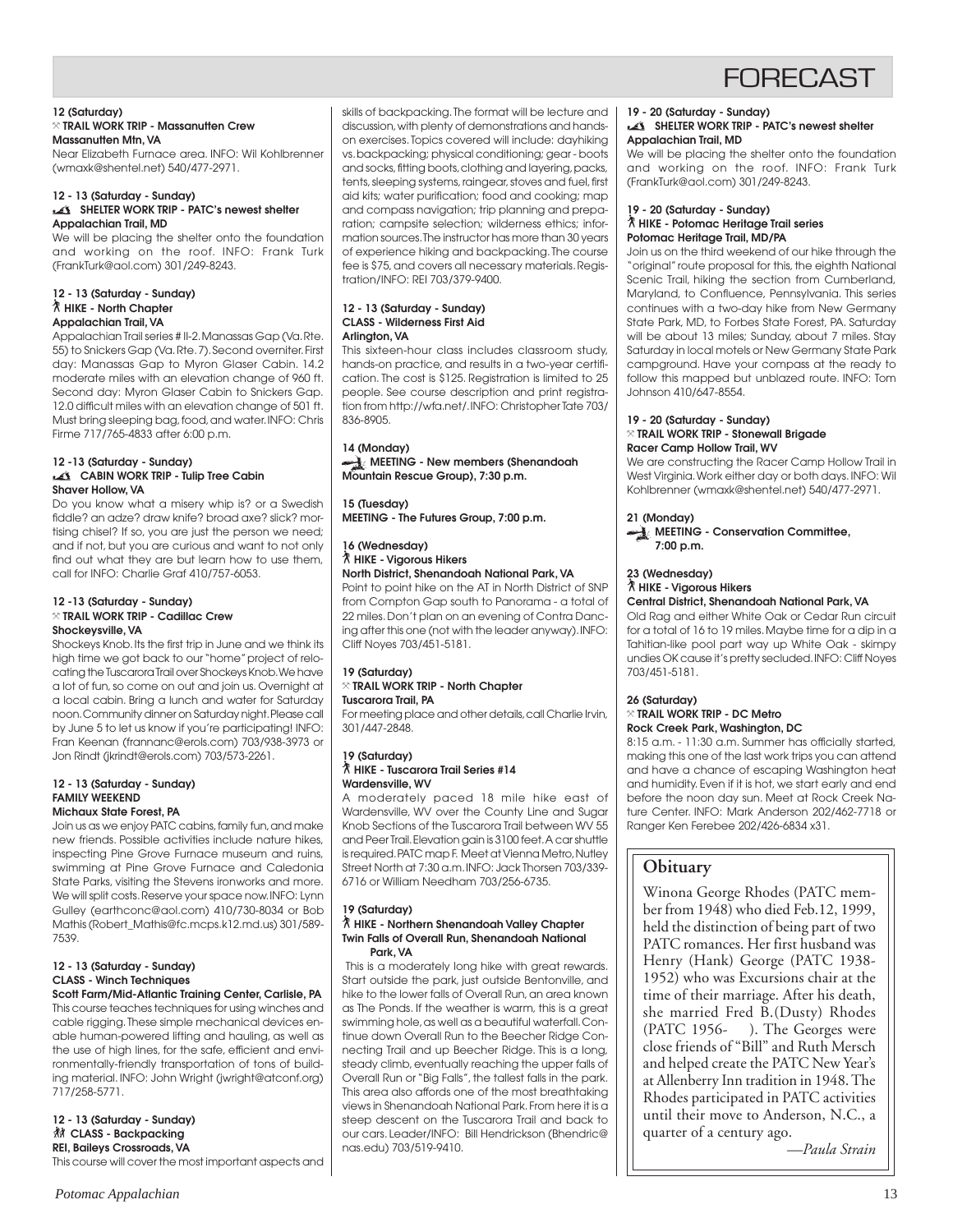| <b>UNITED STATES</b><br><b>POSTAL SERVICET</b>                                                                                                                                                                                                                                   | Statement of Ownership, Management, and Circulation<br>2. Publication Number<br>12<br>18<br>l O<br>5. Number of Issues Published Annually<br>12<br>7. Complete Mailing Address of Known Office of Publication (Not printer) (Street, city, county, state, and ZIP+4)                                                                                 | (Required by 39 USC 3685)<br>3. Filing Date<br>10/98<br>6. Annual Subscription Price<br>\$6.00 | 13. Publication Title<br>$\overline{15}$                                                                                                                                 | The Potomac Appalachian<br><b>Extent and Nature of Circulation</b>                                                                                                                                                                                                                                                                                                                                                                                                  | 14. Issue Date for Circulation Data Below<br>10/98<br>Average No. Copies Each Issue |                                                                       |  |  |
|----------------------------------------------------------------------------------------------------------------------------------------------------------------------------------------------------------------------------------------------------------------------------------|------------------------------------------------------------------------------------------------------------------------------------------------------------------------------------------------------------------------------------------------------------------------------------------------------------------------------------------------------|------------------------------------------------------------------------------------------------|--------------------------------------------------------------------------------------------------------------------------------------------------------------------------|---------------------------------------------------------------------------------------------------------------------------------------------------------------------------------------------------------------------------------------------------------------------------------------------------------------------------------------------------------------------------------------------------------------------------------------------------------------------|-------------------------------------------------------------------------------------|-----------------------------------------------------------------------|--|--|
| 1. Publication Title<br>The Potomac Appalachian<br>4. Issue Frequency<br>Monthly<br>118 Park Street SE, Vienna, Virginia 22180<br>8. Complete Maling Address of Headquarters or General Business Office of Publisher (Not printer)<br>118 Park Street SE, Vienna, Virginia 22180 |                                                                                                                                                                                                                                                                                                                                                      |                                                                                                |                                                                                                                                                                          |                                                                                                                                                                                                                                                                                                                                                                                                                                                                     |                                                                                     |                                                                       |  |  |
|                                                                                                                                                                                                                                                                                  |                                                                                                                                                                                                                                                                                                                                                      |                                                                                                |                                                                                                                                                                          |                                                                                                                                                                                                                                                                                                                                                                                                                                                                     | During Preceding 12 Months                                                          | Actual No. Copies of Single Issue<br>Published Nearest to Filing Date |  |  |
|                                                                                                                                                                                                                                                                                  |                                                                                                                                                                                                                                                                                                                                                      |                                                                                                |                                                                                                                                                                          | a. Total Number of Copies (Nat press run)                                                                                                                                                                                                                                                                                                                                                                                                                           | 5.100                                                                               | 5.500                                                                 |  |  |
|                                                                                                                                                                                                                                                                                  |                                                                                                                                                                                                                                                                                                                                                      |                                                                                                | b. Paid and/or                                                                                                                                                           | 1) Sales Through Dealers and Carriers, Street Vendors,<br>and Counter Sales (Not mailed)                                                                                                                                                                                                                                                                                                                                                                            | $\Omega$                                                                            | $\mathbf{0}$                                                          |  |  |
|                                                                                                                                                                                                                                                                                  |                                                                                                                                                                                                                                                                                                                                                      | Contact Person<br>Pat Fankhauser                                                               | Requested<br>Circulation                                                                                                                                                 | (2) Paid or Requested Mall Subscriptions (Include<br>advertiser's proof copies and exchange copies)                                                                                                                                                                                                                                                                                                                                                                 | 4.600                                                                               | 4,626                                                                 |  |  |
|                                                                                                                                                                                                                                                                                  |                                                                                                                                                                                                                                                                                                                                                      | Telephone<br>(703) 242-0693                                                                    | (Sum of 15b(1) and 15b(2))                                                                                                                                               | c. Total Paid and/or Requested Circulation                                                                                                                                                                                                                                                                                                                                                                                                                          | 4.600                                                                               | 4,626                                                                 |  |  |
|                                                                                                                                                                                                                                                                                  |                                                                                                                                                                                                                                                                                                                                                      |                                                                                                | d. Free Distribution by Mail                                                                                                                                             |                                                                                                                                                                                                                                                                                                                                                                                                                                                                     | 200                                                                                 | 500                                                                   |  |  |
| Publisher (Name and complete mailing address)                                                                                                                                                                                                                                    | 9. Full Names and Complete Malling Addresses of Publisher, Editor, and Managing Editor (Do not leave blank)                                                                                                                                                                                                                                          |                                                                                                |                                                                                                                                                                          | (Samples, complimentary, and other free)<br>e. Free Distribution Outside the Mail (Carriers or other means)                                                                                                                                                                                                                                                                                                                                                         | 225                                                                                 | 374                                                                   |  |  |
|                                                                                                                                                                                                                                                                                  | Potomac Appalachian Trail Club, Inc. 118 Park Street SE, Vienna, Virginia 22180                                                                                                                                                                                                                                                                      |                                                                                                |                                                                                                                                                                          | f. Total Free Distribution (Sum of 15d and 15e)                                                                                                                                                                                                                                                                                                                                                                                                                     | 425                                                                                 | 874                                                                   |  |  |
| Editor (Name and complete mailing address)                                                                                                                                                                                                                                       |                                                                                                                                                                                                                                                                                                                                                      |                                                                                                |                                                                                                                                                                          |                                                                                                                                                                                                                                                                                                                                                                                                                                                                     |                                                                                     |                                                                       |  |  |
| Bianca Menendez                                                                                                                                                                                                                                                                  | Potomac Appalachian Trail Club, Inc. 118 Park Street SE, Vienna, Virginia 22180                                                                                                                                                                                                                                                                      |                                                                                                |                                                                                                                                                                          | g. Total Distribution (Sum of 15c and 15f)                                                                                                                                                                                                                                                                                                                                                                                                                          | 5.050                                                                               | 5.500                                                                 |  |  |
| Managing Editor (Name and complete mailing address)                                                                                                                                                                                                                              |                                                                                                                                                                                                                                                                                                                                                      |                                                                                                | h. Copies not                                                                                                                                                            | (1) Office Use, Leftovers, Spoiled                                                                                                                                                                                                                                                                                                                                                                                                                                  | 50                                                                                  | $\Omega$                                                              |  |  |
| Same as above                                                                                                                                                                                                                                                                    |                                                                                                                                                                                                                                                                                                                                                      |                                                                                                | Distributed                                                                                                                                                              | (2) Returns from News Agents                                                                                                                                                                                                                                                                                                                                                                                                                                        | $\Omega$                                                                            | $\Omega$                                                              |  |  |
|                                                                                                                                                                                                                                                                                  | 10. Owner (Do not leave blank. If the publication is owned by a corporation, give the name and address of the corporation immediately (oliowed by the<br>names and addresses of all slockholders owning or holding 1 percent or m<br>each individual owner. If the publication is published by a nonprofit organization, give its name and address.) |                                                                                                |                                                                                                                                                                          | i. Total (Sum of 15g, 15h(1), and 15h(2))                                                                                                                                                                                                                                                                                                                                                                                                                           | 5.100                                                                               | 5.500                                                                 |  |  |
| <b>Full Name</b>                                                                                                                                                                                                                                                                 | <b>Complete Mailing Address</b>                                                                                                                                                                                                                                                                                                                      |                                                                                                | (15c / 15g x 100)                                                                                                                                                        | Percent Paid and/or Requested Circulation                                                                                                                                                                                                                                                                                                                                                                                                                           | 91.09%                                                                              | 84.11%                                                                |  |  |
| Potomac Appalachian Trail Club, Inc.<br>118 Park Street SE, Vienna, Virginia 22180                                                                                                                                                                                               |                                                                                                                                                                                                                                                                                                                                                      |                                                                                                | 16. Publication of Statement of Ownership<br>February 1999<br>issue of this publication.<br>DI Publication required. Will be printed in the<br>Publication not regulred. |                                                                                                                                                                                                                                                                                                                                                                                                                                                                     |                                                                                     |                                                                       |  |  |
|                                                                                                                                                                                                                                                                                  |                                                                                                                                                                                                                                                                                                                                                      |                                                                                                |                                                                                                                                                                          | 17. Signature and Title of Editor, Publisher, Business Manager, or Owner                                                                                                                                                                                                                                                                                                                                                                                            | Date                                                                                |                                                                       |  |  |
|                                                                                                                                                                                                                                                                                  |                                                                                                                                                                                                                                                                                                                                                      |                                                                                                | nomoa                                                                                                                                                                    | editor                                                                                                                                                                                                                                                                                                                                                                                                                                                              | Potemac Appulactum                                                                  | 10/01/98                                                              |  |  |
|                                                                                                                                                                                                                                                                                  |                                                                                                                                                                                                                                                                                                                                                      |                                                                                                |                                                                                                                                                                          | I certify that all information furnished on this florm is true and complete. I understand that anyone who furnishes false or misleading information on this form<br>or who omits material or information requested on the form may be subject to criminal sanctions (including fines and imprisonment) and/or civil sanctions<br>(including multiple damages and civil penalties).                                                                                  |                                                                                     |                                                                       |  |  |
| No Stockholders                                                                                                                                                                                                                                                                  |                                                                                                                                                                                                                                                                                                                                                      |                                                                                                |                                                                                                                                                                          |                                                                                                                                                                                                                                                                                                                                                                                                                                                                     |                                                                                     |                                                                       |  |  |
| 11. Known Bondholders, Mortgagees, and Other Security Holders Owning or<br>Holding 1 Percent or More of Total Amount of Bonds, Mortgages, or<br>Other Securities, If none, check box                                                                                             |                                                                                                                                                                                                                                                                                                                                                      |                                                                                                |                                                                                                                                                                          | Instructions to Publishers                                                                                                                                                                                                                                                                                                                                                                                                                                          |                                                                                     |                                                                       |  |  |
| Full Name                                                                                                                                                                                                                                                                        | $\blacktriangleright \boxtimes$ None<br><b>Complete Mailing Address</b>                                                                                                                                                                                                                                                                              |                                                                                                | your records.                                                                                                                                                            | 1. Complete and file one copy of this form with your postmaster annually on or before October 1. Keep a copy of the completed form for                                                                                                                                                                                                                                                                                                                              |                                                                                     |                                                                       |  |  |
|                                                                                                                                                                                                                                                                                  |                                                                                                                                                                                                                                                                                                                                                      |                                                                                                |                                                                                                                                                                          | 2. In cases where the stockholder or security holder is a trustee, include in items 10 and 11 the name of the person or corporation for<br>whom the trustee is acting. Also include the names and addresses of individuals who are stockholders who own or hold 1 percent or<br>more of the total amount of bonds, mortgages, or other securities of the publishing corporation, in item 11, if none, check the box. Use<br>blank sheets if more space is required. |                                                                                     |                                                                       |  |  |
|                                                                                                                                                                                                                                                                                  |                                                                                                                                                                                                                                                                                                                                                      |                                                                                                |                                                                                                                                                                          | 3. Be sure to furnish all circulation information called for in item 15. Free circulation must be shown in items 15d, e, and f.                                                                                                                                                                                                                                                                                                                                     |                                                                                     |                                                                       |  |  |
|                                                                                                                                                                                                                                                                                  |                                                                                                                                                                                                                                                                                                                                                      |                                                                                                | issue printed after October.                                                                                                                                             | 4. If the publication had second-class authorization as a general or requester publication, this Statement of Ownership, Management, and<br>Circulation must be published; it must be printed in any issue in October or, if the publication is not published during October, the first                                                                                                                                                                             |                                                                                     |                                                                       |  |  |
|                                                                                                                                                                                                                                                                                  |                                                                                                                                                                                                                                                                                                                                                      |                                                                                                |                                                                                                                                                                          | 5. In item 16, indicate the date of the issue in which this Statement of Ownership will be published.                                                                                                                                                                                                                                                                                                                                                               |                                                                                     |                                                                       |  |  |
| 12. Tax Status (For completion by nonprofit organizations authorized to mail at special rates) (Check one)<br>X Has Not Changed During Preceding 12 Months                                                                                                                       | The purpose, function, and nonprofit status of this organization and the exempt status for federal income tax purposes:                                                                                                                                                                                                                              |                                                                                                | 6. Item 17 must be signed.                                                                                                                                               | Failure to file or publish a statement of ownership may lead to suspension of second-class authorization.                                                                                                                                                                                                                                                                                                                                                           |                                                                                     |                                                                       |  |  |
| PS Form 3526, September 1995                                                                                                                                                                                                                                                     | □ Has Changed During Preceding 12 Months (Publisher must submit explanation of change with this statement)<br>(See Instructions on Reverse)                                                                                                                                                                                                          |                                                                                                |                                                                                                                                                                          | PS Form 3526, September 1995 (Reverse)                                                                                                                                                                                                                                                                                                                                                                                                                              |                                                                                     |                                                                       |  |  |

# **Donations**

ur heartfelt THANK YOU to those members who have given additional donations with their dues renewal fee, and from the goodness of their heart to the individual funds listed below.

Our mission of protecting the Appalachian National Scenic Trail and side trails throughout Virginia, West Virginia, Maryland, and Pennsylvania, is assured through generous donations from you. It also helps greatly to ensure that these protected trail lands can be enjoyed by future generations.

# **Donations received in February and March**

Funds: G - General; T - Trail Lands; S/C - Shelters, Cabins, Cabin Lands; HQ - Headquarters Capital Repair; E -Endowment

| Anonymous                        |     | Benita and Walter Kaplan  |        | William E. Schmidt              | S/CW.  |
|----------------------------------|-----|---------------------------|--------|---------------------------------|--------|
| Clifford and Patricia Astill     |     | Ralph J. Keene            | T: S/C | Allan Sharrett                  | S/C    |
| <b>Richard and Andrea Biby</b>   | G   | Elizabeth Larmon          |        | Henry S. Shryock, Jr.           | G:HQ   |
| Keith and Tammy Boswell          | S/C | Barbara Lynch             | T; S/C | E. Leo Slaggie                  | G      |
| Chris Brunton                    |     | Dan McGill                | T: S/C | Walter M. Smith                 |        |
| Kent Campbell and Monica Gorman  |     | Bernie and Mary Morgan    |        | Eleanor Stoddard                |        |
| Olivia E. Carolin                |     | Merle and Donna Nelson    | T: S/C | Mary E. Szpanka                 |        |
| <b>Chester County Trail Club</b> | G   | Stephen Osbrach           |        | Richard G. Terwilliger          | HQ     |
| Jeffrey and Shanon Deyerle       |     | David E. Over             | $G:$ T | Stephen Turow                   | G      |
| Mary Lou Eaton                   |     | Elizabeth Philbrook       | S/C    | David E. Utz                    |        |
| Chris and Beth Firme             |     | John P. Railev            | T: S/C | Cornelius and Patricia Van Cott | T: T/C |
| <b>Raymond and Ruth Goelz</b>    | G   | Douglas and Mary Rankin   | G      | Rebecca G. Ward                 |        |
| Donald and Jean Higgs            | S/C | <b>Richard W. Redick</b>  |        | Wilfred and Ann Wriaht          |        |
| John and Jamey Jackson           | G   | In memory of Frieda Kunze | G      |                                 |        |
| Russell C. Johnson               |     |                           |        |                                 |        |

We have four new Life Memberships in the Club: John H. Bryce, Jr. on February 26; John Kerechek on March 1; Marjorie Prochaska on March 2; and Paul Dery on March 8.

A brief note about DUES RENEWAL NOTICES. The expiration date on your membership card reflects the month in which I generate the dues notices. Your membership will not expire exactly on the date shown, but it will shortly thereafter if the dues notice remains unpaid after that month. I normally generate the dues notices sometime after the 10th of the month, so please be patient if you think your membership has passed the expiration date. If it passes a couple of months, then please contact me as there is a problem we need to correct.

*–Pat Fankhauser, Membership Coordinator*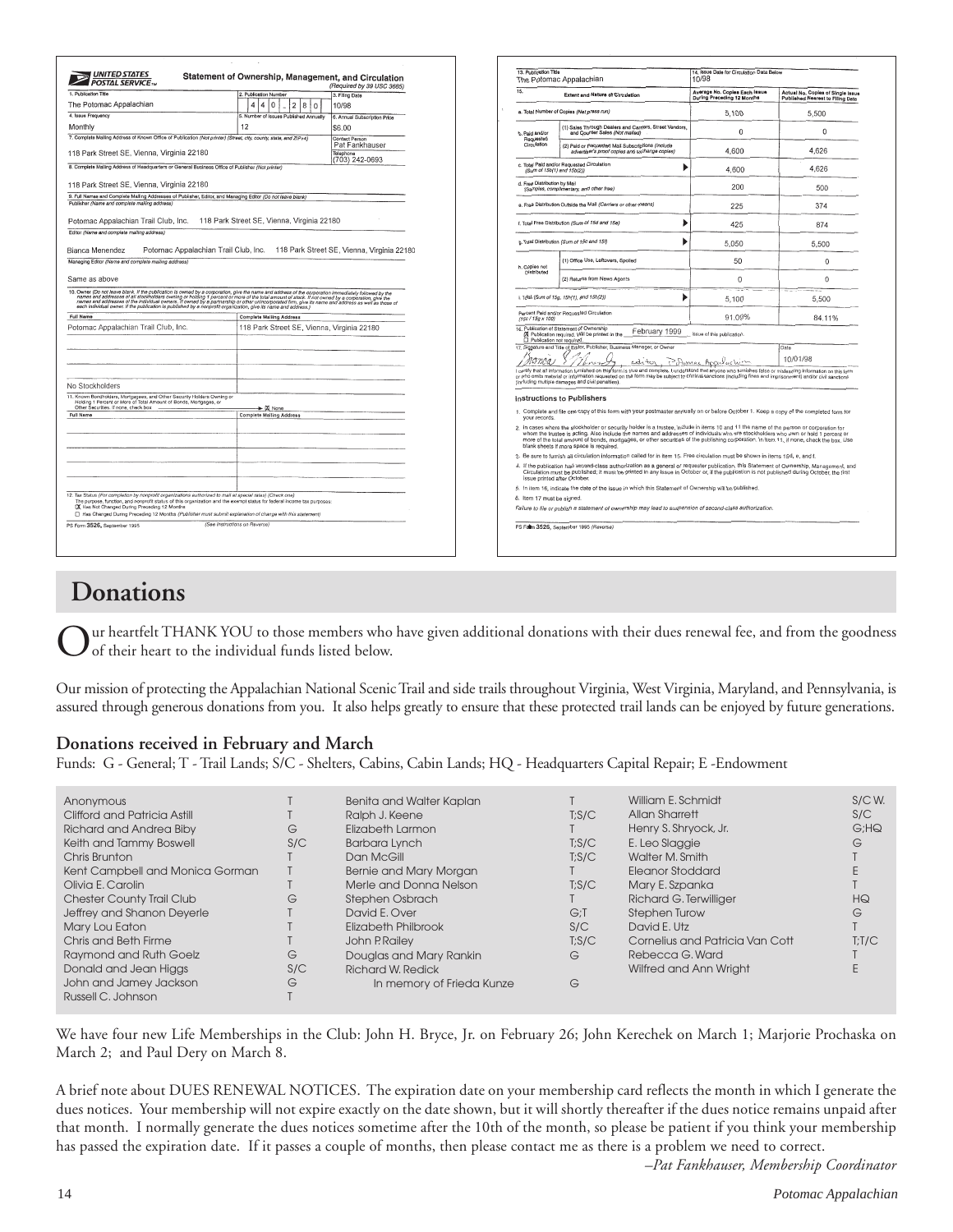# **NOTICES NOTICES**

# **NEW NOTICES**

**TUSCARORA TRAIL SLIDE SHOW.** John Tate would like to put on a slide show of the Tuscarora Trail to show at the October ALDHA gathering and for a showing for interested PATC members. However he needs some slides to do the show. If anyone has some slides and would be interested in sharing please call John at 703/273-5471.

**TABLEWARE WANTED** for the Blackburn Trail Center. We are in dire need of table spoons, tea spoons and knives. If you have some put away in your attic or basement that you would like to donate to a great cause, call Chris Brunton at 703/560- 8070.

**FOUND: WATER FILTER** on March 21 on Corbin Mountain Trail between Indian Run Trail and Old Rag Fire Road. Call 703/631-7421 evenings R. Cummins.

**VOLUNTEER OPPORTUNITIES VOLUNTEERS SOUGHT FOR KEYSTONE TRAIL CREW.** The Keystone Trails Association is seeking volunteers for its 1999 Pennsylvania summer Trail crew. Crews will work for five days each (Thurs.-Mon.) on three different trails around the state. Housing will be in cabins or tents and meals and equipment will be provided. Outdoorspeople, retired persons, college or high school students 18 or older, male or female, anyone in good health and interested in keeping hiking trails alive and viable in Pennsylvania are urged to apply for positions on the crew. Applicants can sign up for one or more weeks. To apply, or for more information, contact: Joe Healey, 93 Cedarwood Drive, Laflin, PA 18702. PHONE: 570/655-4979. Deadline to Apply: May 10, 1999.

**TRAINER.** Seeking person to develop training and provide training on "How to Train". Experience with leading teams, especially work teams, desirable. For information contact Walt Smith: wsmith@ visuallink.com or 703/242-0693.

**MAINTENANCE AND PLUMBING.** Seeking persons with relevant experience to work with the Headquarters Committee in improving and maintaining the Club Headquarters. For information contact Walt Smith: wsmith@visuallink.com or 703/242-0693.

**MARKETING SPECIALIST.** Seeking person with marketing experience to assist Publications Committee in developing marketing strategy for Club sales of publications and CD-ROMs. For information contact Walt Smith: wsmith@visuallink.com or 703/ 242-0693.

**ARCHITECT.** Seeking person, with space design experience, to assist in redesigning interior of Club Headquarters building. To work with President, General Secretary, and Headquarters Committee. For information contact Walt Smith: wsmith@ visuallink.com or 703/242-0693.

**SIGNMAKERS NEEDED.** PATC needs volunteer with router available to produce some new signs for our trail system. Materials and bits will be reimbursed. Please contact Heidi Forrest at 703/242- 0693x12.

**DEAF TRAIL WORKERS.** PATC's Massanutten Crew has an interpreter who will volunteer her time if there are deaf members who want to maintain trails with us. We work the second Saturday of the month. Call a week ahead so that we can send our usual newcomer material about what to expect on a work trip. Interpreter: Kelli Watts 202/ 543-4618 (tty). Crew leader: Wil Kohlbrenner: 540/ 477-2971 (relay).

**NOT INTERESTED IN WORKING OUTDOORS?** PATC has a continuous need for Headquarters Volunteers willing to help out with a variety of tasks from manning the sales desk in the evening, to providing typing or office support. It takes a lot more than trail workers to keep the Club going! INFO: Wilson Riley (wriley1226@aol.com) 703/242- 0693, Ext. 11.

**PATC OVERSEERS** get BIG discounts from the following merchants who support our volunteer programs: -Blue Ridge Mountain Sports (Charlottesville/ Tidewater)-20% -Hudson Trail Outfitters (DC Metro Region) 15% -The Trailhouse (Frederick, MD) 15% -Casual Adventures (Arlington, VA) 10% -Campmor (Mail Order via PATC HQ) 10% Check the back page of the PA for the latest trail, cabin, and shelter overseer opportunities. And all PATC members receive a 10% discount from Blue Ridge Mountain Sports. Be sure to have your membership ID or overseer ID ready when you shop.

**SHENANDOAH MOUNTAIN RESCUE GROUP** (SMRG) is seeking people interested in wilderness search and rescue. New member orientation meetings are held every month at PATC headquarters. NO EX-PERIENCE IS NECESSARY. INFO: Martin Juenge 703/ 255-5034, then press #5.

**TOOL ROOM VOLUNTEERS NEEDED** to help sharpen and maintain tools at PATC Headquarters. INFO: Pete Gatje 703/242-0693 x13.

# **HIKING PARTNERS WANTED**

**PARENT AND CHILD HIKING PARTNERS WANTED.** My son and I would like company for day and weekend hikes. If you have a child (or children) approx. 3 to 6 years old and are interested in joining us please contact Lynn at Earthconc@aol.com or call 410/730-3672.

# **HIKING VACATIONS**

**GRAND TETON HIKE.** Join a group of 6 PATC members and 6 members of the Idaho Alpine Club for an extended backpack in the heart of Grand Teton National Park. Enjoy short days for opportunities to peak-bag and explore side canyons. September 3- September 11, 1999. For details contact Frank Francisco 301/352-5832 or John Hagarty, 703/620-2485.

**DISCOVER THE LAKE DISTRICT IN ENGLAND.** An invitation to fellow PATC members. Come and enjoy a leisurely guided hiking and sightseeing holiday in this beautiful corner of England. It is an area of outstanding natural beauty—land of Wordsworth, lakes and mountains. For more details contact Derek Teasdale on DTeasdale1@aol.com or write to 25 Queens Drive, Whitley Bay, NE26 2JU, England (tel 0191-2520752) Call John Mason at 703/ 450-5009 for local reference.

**HIKE THE SPECTACULAR DOLOMITE MOUNTAINS OF NORTHEASTERN ITALY** September 6-15. Sandwiched between the Austrian border on the north and the vast Venetian plain of the south, its enormous rock walls (a rock climber's paradise) explode to startling heights above the pastoral green countryside. The

<u> — — — — — — — — —</u>

Dolomites are stunning in shapes and dramatic with brilliant colors and enjoy a reputation of unsurpassed appeal and beauty. Join us for 6 nights in Cortina, our hiking home base, and for 2 nights experience the culture and beauty of Venice. The fee includes: air (British Airways from Dulles); ground transfers between Venice and Cortina and airport transportation; lodging in a superior tourist class hotel (Cortina) and a first class hotel (Venice); all breakfasts and 7 dinners; guide; and hotel taxes and service charges. Price \$1,615 if 25 participants; \$1,645 for 20 to 24 participants. INFO: Donna Brother, 703/435-8315.

### **MISCELLANEOUS**

**HIKING RECOMMENDATIONS NEEDED!** Family will be hiking and camping in Nova Scotia late July, early August. We would like information on where to stay and hikes to take. Contact Bob Huber at 301/277-6736.

**SUGARLOAF MOUNTAIN.** House to share on the mountain (access from Rte. 270 Urbana exit). Enjoy the mountain culture, the wildlife, and the view. Walk 10 minutes to blue trail. Drive 10 minutes to downtown Frederick. Non-smoking male/female. INFO: John, 301/253-3050.

**THE PATC WEBMASTER MAINTAINS A SPECIAL "MEMBER'S ONLY" E-MAIL LIST.** The list is used to distribute special information of interest to the PATC membership, special volunteer opportunties that miss the regular issues of the Potomac Appalachian, and other items of note. If you'd like to be added to the list, send an e-mail to PATC Webmaster Andy Hiltz (hiltz@mindspring.com), and you'll be included following membership confirmation.

**THE PATC STORE** would like to ask our members for their opinion. We would like to have your suggestions as to what you would like to see available for sale in our store. You can send your suggestions to the PATC Headquarters to the attention of Maureen Estes, Sales Coordinator. We appreciate your feedback and hope to receive some helpful suggestions.

Notices are published free of charge for PATC members only. PATC cannot vouch for any of the advertised items. No commercial advertisement or personal notices unrelated to hiking will be accepted. Deadline for inclusion is the first day of the month preceding issuance of the newsletter. PLEASE let us know when your notice is no longer applicable.

 $-$ 

# **ARE YOU MOVING?!!**

Did you know that the Post Office charges PATC 50 cents every time they let us know a member has moved? You can help save money and get information to you faster just by telling us yourself.

Please fill out the following form and mail it to 118 Park Street, S.E., Vienna VA 22180-4609. You can also call Pat Fankhauser at 703/242-0693 or e-mail her at pfankh@erols.com.

Name:\_\_\_\_\_\_\_\_\_\_\_\_\_\_\_\_\_\_\_\_\_\_\_\_\_\_\_\_\_\_\_\_\_\_\_\_\_\_\_\_\_\_\_\_\_\_\_\_\_\_\_\_\_\_\_\_\_

Effective date of New Address:

Old Address:

New Address:

New Phone Number: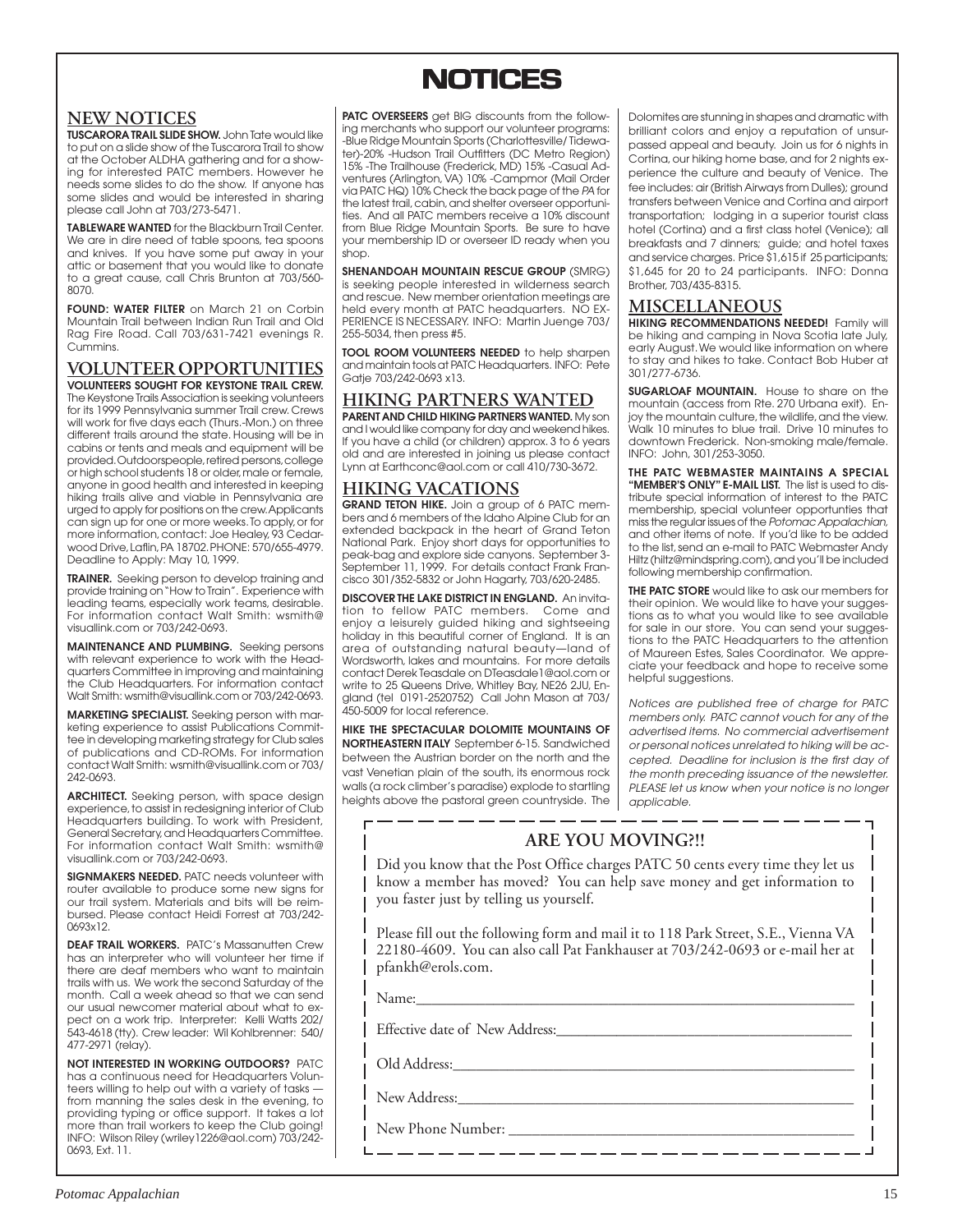# **PATC PUBLICATIONS**

| ITEM #         | <b>DESCRIPTION</b>                                                                                                                 |               | RETAIL MEMBER |
|----------------|------------------------------------------------------------------------------------------------------------------------------------|---------------|---------------|
| PA100          | AT Cumberland Valley, PA (Susquehanna River to Route 94)<br>Map 1<br>(ed. 9, 1998)                                                 | 5.00          | 4.00          |
| PA110          | AT Michaux State Forest, PA (Route 94 to Route 30)<br>Map 2-3 (ed. 8, 1998)                                                        | 5.00          | 4.00          |
| PA120          | AT Michaux State Forest, PA (Route 30 to PA-MD State Line)<br>(ed. 7, 1998)<br> Map 4                                              | 5.00          | 4.00          |
| PA130          | AT Maryland<br>Map 5-6 (ed. 15, 1998)                                                                                              | 5.00          | 4.00          |
| PA140          | AT Northern Virginia (Potomac River to Snickers Gap)<br>(ed 12, 1998)<br>Map 7                                                     | 5.00          | 4.00          |
| PA150          | AT Northern Virginia (Snickers Gap to Chester Gap)<br>(ed. 12, 1998)<br>Map 8                                                      | 5.00          | 4.00          |
| PA160          | AT Shenandoah National Park (North District)<br>(ed. 14, 1996)<br>Map 9                                                            | 5.00          | 4.00          |
| PA170          | AT Shenandoah National Park (Central District)<br>Map 10<br>[(ed. 18, 1997)                                                        | 5.00          | 4.00          |
| PA180          | AT Shenandoah National Park (South District)<br>(ed. 12. 1996)<br>Map 11                                                           | 5.00          | 4.00          |
| PA190          | AT GWNF Pedlar District (Rockfish Gap to Tye River)<br>Map 12 (ed. 7, 1996)                                                        | 5.00          | 4.00          |
| PA200          | AT GWNF Pedlar District (Tye River to James River)<br>(ed. 3, 1995)<br>Map $13$                                                    | 5.00          | 4.00          |
| PA210          | Potomac River Gorge Area and Cabin John Trail<br>(ed. 2, 1991)<br>Map D                                                            | 3.50          | 2.80          |
| <b>PA220</b>   | Great North Mountain-North Half (Virginia/West Virginia)<br>Map F<br>(ed. 4, 1995)                                                 | 5.00          | 4.00<br>4.00  |
| PA230          | Massanutten Mountain-North Half (Signal Knob to New Market Gap)<br>(ed. 6, 1998)<br>Map G                                          | 5.00<br>5.00  | 4.00          |
| PA240          | Massanutten Mountain-South Half (New Market Gap to Mass. Peak)<br>(ed. 2, 1995)<br>Map H<br>Tuscarora Trail AT, PA to PA Route 641 | 5.00          | 4.00          |
| PA250          | (ed. 2, 1997)<br>Map J<br>Tuscarora Trail PA route 641 to Hancock, MD<br>(ed. 2, 1997)                                             | 5.00          | 4.00          |
| PA260<br>PA270 | Map K<br>Tuscarora Trail (Hancock, MD, to Capon Springs, WV, and Cacapon St. Pk.)<br>(ed. 2, 1996)<br>Map L                        | 5.00          | 4.00          |
| PA290          | Rock Creek Park Area, DC<br>(ed. 1, 1993)<br>Map N                                                                                 | 5.00          | 4.00          |
| PA300          | PATC Elevation Profile of Appalachian Trail (Pine Grove Furnace to Rockfish Gap                                                    | 1.75          | 1.40          |
| PB100          | AT Guide Book #6 (ed. 15, 1995) Maryland and Northern Virginia                                                                     | 7.00          | 5.60          |
| PB110          | AT Guide Set #6 (AT Guide Book to MD and Northern VA with Maps 5-6, 7 & 8)                                                         | 18.00         | 14.40         |
| PB120          | AT Guide Book #7 (ed. 11, 1994) Shenandoah National Park                                                                           | 9.00          | 7.20          |
| PB130          | AT Guide Set #7 (AT Guide Book to Shenandoah National Park with Maps 9, 10 & 11)                                                   | 20.00         | 16.00         |
| <b>PB140</b>   | Massanutten Guide Set (Guide to Massanutten Mountain with Maps G & H)                                                              | 14.00         | 11.20         |
| PC100          | Circuit Hikes in Shenandoah National Park (ed. 14, 1996)                                                                           | 6.00          | 4.80          |
| PC110          | Circuit Hikes in Virginia, West Virginia, Maryland, and Pennsylvania (ed. 5, 1994)                                                 | 6.00          | 4.80          |
| PC115          | Hikes in Western Maryland (ed. 1, 1997)                                                                                            | 6.00          | 4.80          |
| PC116          | The Tuscarora Trail North (Guide to Maryland and Pennsylvania) (ed.3, 1997)                                                        | 6.00          | 4.80          |
| PC117          | The Tuscarora Trail South (Guide to West Virginia and Virginia) (ed. 3, 1997)                                                      | 6.00          | 4.80          |
| PC120          | Hikes in the Washington Region: Part A Northern Maryland Counties (ed. 3, 1992)                                                    | 6.00          | 4.80          |
| PC130          | Hikes in the Washington Region: Part B Northern Virginia Counties (ed. 3, 1993)                                                    | 6.00          | 4.80          |
| PC140          | Hikes in the Washington Region: Part C DC/Southern Maryland Counties (ed. 1, 1984)                                                 | <b>Not</b>    | Available     |
| PC160          | Guide to Massanutten Mountain (1993)                                                                                               | 6.00          | 4.80          |
| PC180          | Hiking Guide to the Pedlar District, George Washington National Forest (ed. 2, 1990)                                               | 6.00          | 4.80          |
| PC190          | Climbers' Guide to the Great Falls of the Potomac (1985)                                                                           | 6.00          | 4.80          |
| PC200          | Carderock Past & Present: A Climbers Guide (1990)                                                                                  | 7.00          | 5.60<br>11.20 |
| PC205          | Pioneering Ascents (the origins of climbing in America)                                                                            | 14.00<br>5.95 | 4.76          |
| PC210<br>PC220 | Clearing Trails in War Time<br>Breaking Trail in the Central Appalachians - a narrative                                            | 12.50         | 10.00         |
| PC230          | Lost Trails and Forgotten People: The Story of Jones Mountain (ed. 2, 1985)                                                        | 7.50          | 6.00          |
| PC240          | The Dean Mountain Story (1982)                                                                                                     | 5.50          | 4.40          |
| PC250          | Shenandoah Heritage: The Story of the People Before the Park (5th printing, 1995)                                                  | 7.00          | 5.60          |
| PC260          | Shenandoah Vestiges: What the Mountain People Left Behind (3d printing, 1993)                                                      | 5.00          | 4.00          |
| PC270          | Shenandoah Secrets: The Story of the Park's Hidden Past (Revised 1998)                                                             | 12.95         | 10.36         |
| PC280          | PATC Cabins Booklet (1997)                                                                                                         | 4.00          | 3.20          |
| <b>PC300</b>   | Wildflowers of the Potomac Appalachians: A Hikers Guide (1979)                                                                     | 2.50          | 2.00          |
| PC310          | The Blue Hills of Maryland (ed. 1, 1993)                                                                                           | 14.00         | 11.20         |
| PC320          | Memories of a Lewis Mountain Man (1993)                                                                                            | 8.00          | 6.40          |
| PD100          | Map of the Stony Man Region of the Shenandoah National Park (Illustrated) (1964)                                                   | 2.00          | 1.60          |
| PE120          | PATC Member Decal                                                                                                                  | N/A           | 1.00          |
| PE130          | PATC Member Patch                                                                                                                  | N/A           | 2.00          |
| PE140          | PATC Member Pin                                                                                                                    | N/A           | 2.95          |
| PE150          | PATC Ballpoint Pen with gift box                                                                                                   | 3.00          | 3.00          |
| PE250          | Long Sleeve T-Shirts                                                                                                               | 20.00         | 20.00         |
| PE260          | Short Sleeve T-Shirts                                                                                                              | 15.00         | 15.00         |
| <b>PE265</b>   | Notecards with Drawings of 3 PATC Cabins (box of 10 with envelopes)                                                                | 4.00          | 4.00          |
| PE280          | PATC Coffee Mugs                                                                                                                   | 7.50          | 6.00          |
| PE320          | PATC HAT                                                                                                                           | 12.00         | 12.00         |
| XX700          | Natural History Guide to Common Woody Plants of the GWNF and SNP (1995)                                                            | 3.00          | 2.40          |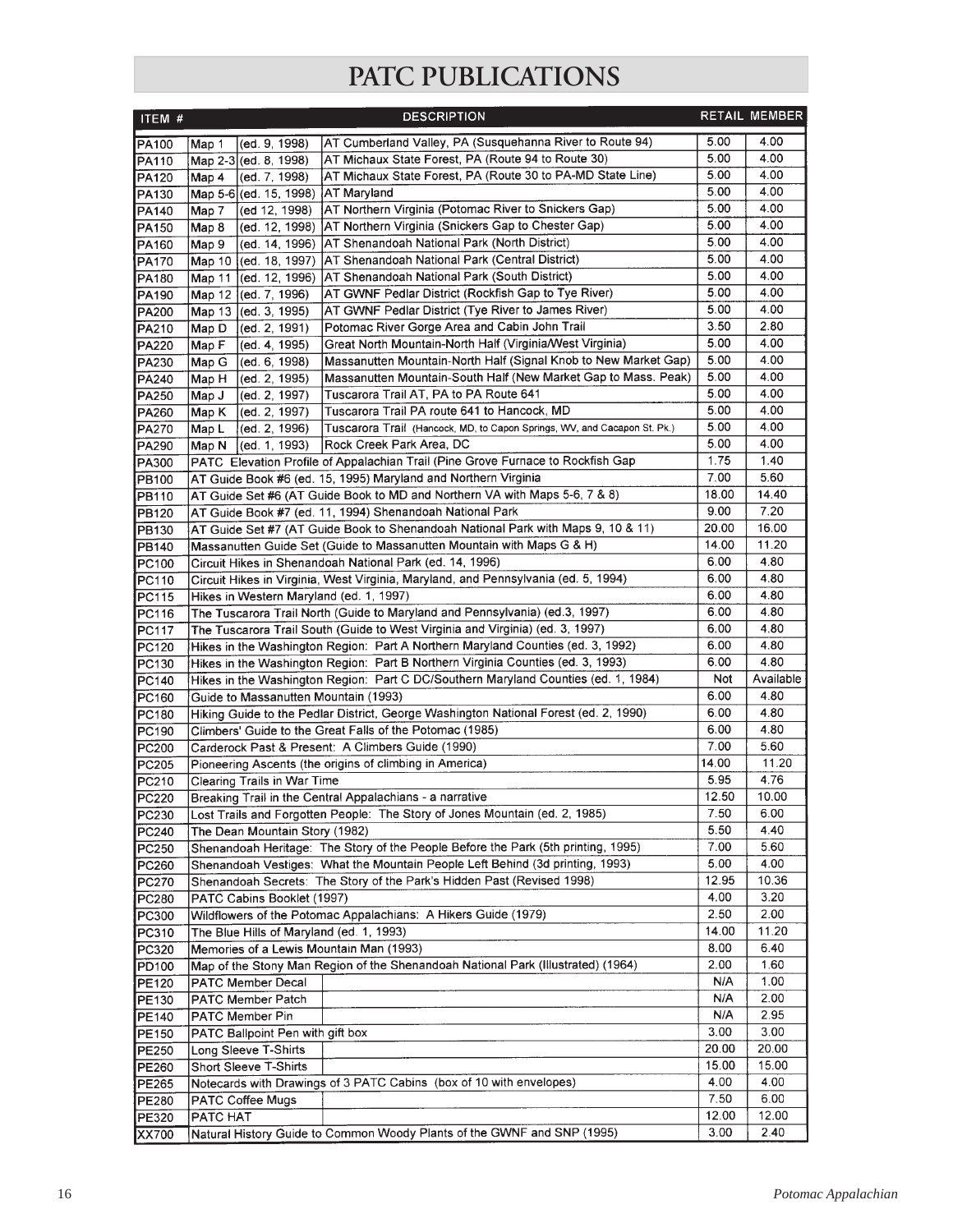# **PUBLICATIONS FROM OTHER PUBLISHERS**

| <b>DESCRIPTION</b>                                      | <b>RETAIL</b> | <b>MEMBER</b> | <b>DESCRIPTION</b>                                              | <b>RETAIL</b> | <b>MEMBER</b> |
|---------------------------------------------------------|---------------|---------------|-----------------------------------------------------------------|---------------|---------------|
| 184 Miles of Adventure (C&O Towpath) (1991)             | 4.75<br>\$    | 3.80<br>\$    | Thru-Hikers Planning Guide                                      | 12.00         | 9,60<br>s     |
| 50 hikes in Northern Virginia (1994)                    | 13.00         | 10.40         | Towns along the Towpath                                         | 14.00         | 11.20         |
| Appalachian Trail Field Book (1982)                     | 3.50          | 2.80          | Towpath Guide to the C&O Canal (1994)                           | 14.00         | 11.20         |
| Appalachian Trail Patch                                 | 3.00          | 2.40          | Trail Building and Maintenance (ed. 2, 1981) (AMC)              | 12.95         | 10.36         |
| Appalachian Trail Thru-Hikers' Companion (1996)         | 10.00         | 8.00          | Trail Design, Construction and Maintenance                      | 9.00          | 7.20          |
| Backpacker Magazine Guide to the AT (1989)              | 16.95         | 13.56         | Trails in Southwest Virginia (1997)                             | 6.95          | 5.50          |
| Backpacking: One Step at a Time (1986)                  | 9.00          | 7.20          | W & OD Railroad Trail Guide (1996)                              | 8.00          | 6.40          |
| Camping and Backpacking with Children (1995)            | 16.95         | 13.56         | Walker's Guide to Harpers Ferry (1994)                          | 8.00          | 6.40          |
| Common Sense Medical Guide (1987)                       | 15.00         | 12.00         | Walking the Appalachian Trail (1994)                            | 16.95         | 13.56         |
| Cross-Country Skiing (1988)                             | 9.00          | 7.20          | Workbook for Planning Thru-Hikes                                | 6.00          | 4.80          |
| Exploring Washington on Foot                            | 12.95         | 10.36         | <b>Appalachian Trail Poster Maps</b>                            |               |               |
| Finding Wildflowers in Washington/Baltimore Area (1995) | 15.95         | 12.76         | b) AT and eight full-color trail photos 32" x 47"               | 6.95          | 5.56          |
| Food & Lodging Along the C&O Canal (1994)               | 3.00          | 2.40          | c) AT strip map with forest green border $9\frac{1}{2}$ " x 48" | 3.50          | 2.80          |
| Guide to Skyline Drive and SNP (1997)                   | 7.50          | 6.00          |                                                                 |               |               |
| Guide to the Mason-Dixon Trail System (1992)            | 15.12         | 12.60         | Other AT Guide Books with Trail Maps                            |               |               |
| Hikes to Waterfalls (1997)                              | 3.00          | 2.40          | AT Data Book (supplement to guide sets) (1999)                  | 4.95          | 3.95          |
| Hiking Guide to the Monongahela National Forest (1993)  | 12.00         | 10.00         | Central Virginia (1994)                                         | 18.00         | 14.40         |
| Hiking Virginia's National Forests (1998)               | 10.00         | 8.00          | Maine (1993)                                                    | 25.00         | 20.00         |
| Hollow Boy By Rayner V. Snead (1995)                    | 13.95         | 11.16         | Massachusetts-Connecticut (1994)                                | 20.00         | 16.00         |
| Insiders Guide to Virginia's Blue Ridge (1995)          | 15.00         | 12.00         | New Hampshire-Vermont (1995)                                    | 17.00         | 13.60         |
| Lightly on the Land                                     | 19.95         | 15.95         | New York-New Jersey (1994)                                      | 16.00         | 12.80         |
| Moonshiner's Son by Carolyn Reeder                      | 4.79          | 3.99          | North Carolina-Georgia (1998)                                   | 25.00         | 20.00         |
| Mountaineering First Aid (1990)                         | 7.00          | 5.60          | Pennsylvania (1998)                                             | 40.00         | 32.00         |
| Pennsylvania Hiking Trails (ed. 12, 1998)               | 7.00          | 5.60          | Southwest Virginia (1994)                                       | 17.00         | 13.60         |
| Potomac Trails (1997)                                   | 14.95         | 12.00         | Tennessee-North Carolina (1995)                                 | 25.00         | 20.00         |
| Skyland: The Heart of Shenandoah National Park (1960)   | 6.00          | 4.80          |                                                                 |               |               |
| The 18 Cabins of Old Rag                                |               | 5.00          | <b>Trails Illustrated Topo Maps</b>                             |               |               |
| The Appalachian Trail Backpacker (1994)                 | 11.00         | 8.80          | American Discovery Trail (covers DE, MD, & WV) (1995)           | 9.00          | 7.20          |
| The Appalachians (1975) (Maurice Brooks)                | 18.95         | 15.16         | Shenandoah National Park (1994)                                 | 9.00          | 7.20          |
| The C&O Canal Companion (1997)                          | 23.50         | 19.60         |                                                                 |               |               |
| The New Appalachian Trail (Ed Garvey) (1997)            | 14.95         | 11.95         | <b>Trinkets</b>                                                 |               |               |
| The Potomac River and the C&O Canal (1992)              | 8.50          | 6.80          | Appalachian Trail South Bandana                                 | 5.00          | 5.00          |
| The Undying Past of the Shenandoah National Park        | 18.95         | 15.16         | Hand Painted Scenic's on Slate Rock                             | 19.95         | 19.95         |
| There are Mountains to Climb (1996)                     | 12.95         | 10.36         | <b>PATC Water Bottles</b>                                       | 5.00          | 5.00          |
| Thru-Hikers Handbook (Dan "Wingfoot" Bruce, 1998)       | 12.00         | 9.60          | Smokey the Bear Pins                                            | 4.00          | 3.20          |
|                                                         |               |               | Tuscarora Trail Patch                                           | 200           | 2.00          |

| Thru-Hikers Planning Guide<br>s                       | 12.00<br>s | 9.60  |
|-------------------------------------------------------|------------|-------|
|                                                       |            |       |
| Towns along the Towpath                               | 14.00      | 11.20 |
| Towpath Guide to the C&O Canal (1994)                 | 14.00      | 11.20 |
| Trail Building and Maintenance (ed. 2, 1981) (AMC)    | 12.95      | 10.36 |
| Trail Design, Construction and Maintenance            | 9.00       | 7.20  |
| Trails in Southwest Virginia (1997)                   | 6.95       | 5.50  |
| W & OD Railroad Trail Guide (1996)                    | 8.00       | 6.40  |
| Walker's Guide to Harpers Ferry (1994)                | 8.00       | 6.40  |
| Walking the Appalachian Trail (1994)                  | 16.95      | 13.56 |
| Workbook for Planning Thru-Hikes                      | 6.00       | 4.80  |
| <b>Appalachian Trail Poster Maps</b>                  |            |       |
| b) AT and eight full-color trail photos 32" x 47"     | 6.95       | 5.56  |
| c) AT strip map with forest green border 91/2" x 48"  | 3.50       | 2.80  |
|                                                       |            |       |
| <b>Other AT Guide Books with Trail Maps</b>           |            |       |
| AT Data Book (supplement to guide sets) (1999)        | 4.95       | 3.95  |
| Central Virginia (1994)                               | 18.00      | 14.40 |
| Maine (1993)                                          | 25.00      | 20.00 |
| Massachusetts-Connecticut (1994)                      | 20.00      | 16.00 |
| New Hampshire-Vermont (1995)                          | 17.00      | 13.60 |
| New York-New Jersey (1994)                            | 16.00      | 12.80 |
| North Carolina-Georgia (1998)                         | 25.00      | 20.00 |
| Pennsylvania (1998)                                   | 40.00      | 32.00 |
| Southwest Virginia (1994)                             | 17.00      | 13.60 |
| Tennessee-North Carolina (1995)                       | 25.00      | 20.00 |
|                                                       |            |       |
| <b>Trails Illustrated Topo Maps</b>                   |            |       |
| American Discovery Trail (covers DE, MD, & WV) (1995) | 9.00       | 7.20  |
| Shenandoah National Park (1994)                       | 9.00       | 7.20  |
|                                                       |            |       |
| <b>Trinkets</b>                                       |            |       |
| Appalachian Trail South Bandana                       | 5.00       | 5.00  |
| Hand Painted Scenic's on Slate Rock                   | 19.95      | 19.95 |
| <b>PATC Water Bottles</b>                             | 5.00       | 5.00  |
| Smokey the Bear Pins                                  | 4.00       | 3.20  |
| <b>Tuscarora Trail Patch</b>                          | 2.00       | 2.00  |

# **ORDER FORM**

|           | <b>TELEPHONE HOURS:</b><br>Monday - Thursday, 7:00 p.m. - 9:00 p.m.<br>Thursday - Friday, 12:00 noon - 2:00 p.m.<br>(703) 242-0693 Fax (703) 242-0968 |                           |                  |        | PATC<br>118 Park Street, SE                                          | <b>SEND ALL ORDERS TO:</b><br>Vienna, VA 22180-4609 |
|-----------|-------------------------------------------------------------------------------------------------------------------------------------------------------|---------------------------|------------------|--------|----------------------------------------------------------------------|-----------------------------------------------------|
|           | Name                                                                                                                                                  |                           | State<br>$(w)$ : |        | $\mathsf{Zip}$                                                       |                                                     |
|           | Credit card orders (Visa or MasterCard only).<br>Please have all infomation ready when you<br>call. Make checks payable to the Potomac                |                           | п.               | Member | $\Box$ Nonmember<br>Please send membership information & application |                                                     |
|           | Appalachian Trail Club (PATC).                                                                                                                        |                           |                  |        | SHEERGA DIA OOK GOBALA                                               |                                                     |
|           | Do not send cash, stamps, or C.O.D. orders.                                                                                                           |                           |                  |        | <b>Order Subtotal</b>                                                | S & H Cost                                          |
|           | Please allow 3 weeks for delivery. Orders                                                                                                             |                           |                  |        | Up to \$10.00                                                        | \$2.00                                              |
|           | may be shipped by UPS or First Class Mail.                                                                                                            |                           |                  |        | \$10.01 to \$25.00                                                   | \$4.00                                              |
|           | Please include Shipping and Handling                                                                                                                  |                           |                  |        | \$25.01 to \$50.00                                                   | \$6.00                                              |
|           | costs to expedite your order.                                                                                                                         |                           |                  |        | Above \$50.00                                                        | \$8.00                                              |
| ina J.C.  | ou urba                                                                                                                                               | <b>DESECTION</b>          |                  |        | unistro                                                              | ako) a T                                            |
|           |                                                                                                                                                       |                           |                  |        |                                                                      |                                                     |
|           |                                                                                                                                                       |                           |                  |        |                                                                      |                                                     |
|           |                                                                                                                                                       |                           |                  |        |                                                                      |                                                     |
|           |                                                                                                                                                       |                           |                  |        |                                                                      |                                                     |
|           |                                                                                                                                                       |                           |                  |        |                                                                      |                                                     |
|           | <b>METHOD OF PAYMENT:</b>                                                                                                                             |                           |                  |        | Order Subtotal                                                       |                                                     |
| □         | Check or Money Order                                                                                                                                  |                           |                  |        |                                                                      |                                                     |
| п         | Visa or MasterCard                                                                                                                                    |                           |                  |        |                                                                      | 4.5% Sales Tax (VA residents only)                  |
|           |                                                                                                                                                       |                           |                  |        | Shipping and Handling (see above)                                    |                                                     |
|           | credit card number                                                                                                                                    | expiration date (mth/yr.) |                  |        |                                                                      |                                                     |
| Signature |                                                                                                                                                       |                           |                  |        | Grand Total for Order                                                |                                                     |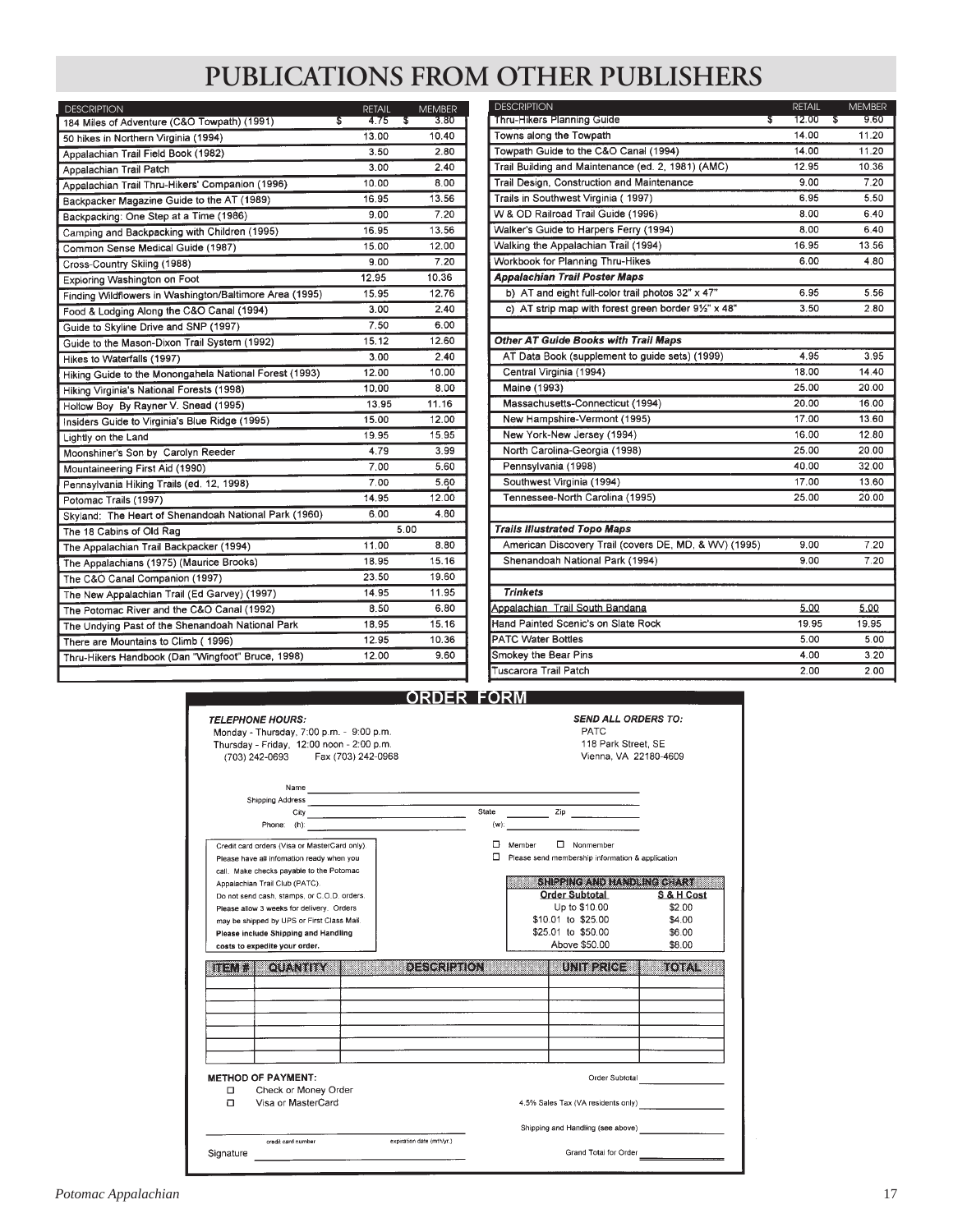# **Trailhead**

March came in like a lion, but left like a lamb. PATC trails, which had escaped the harsh winter weather to this point, saw some high winds and a good amount of snow on two occasions during the month. However, the feared ice has spared us this year, and trails are generally in good shape. District Managers are assessing trails at winter's end and waiting for more detailed reports from overseers who are encouraged to report blowdowns, clear waterbars, and check blazes.

### **New District Managers**

Several District Managers have changed over the course of the winter. Lois Mansfield replaced Phil Shroeder for SNP South District Blue Trails. Randy Buie replaces Nancy and David Carey for Massanutten North Trails. Mike Karpis takes over for Larry Linebrink for SNP South District AT. Pete Gatje and the Trails Organization extend special thanks for the fine job and many dedicated hours Phil, Nancy, David, and Larry have contributed to PATC's mission.

# **Charlottesville Chapter Worktrip**

Fifteen dedicated volunteers showed up at the Sprint Parking Lot for February's monthly worktrip in the SNP South District. After stoking up on chocolate bread and bagels provided by the Chapter President, three groups were formed. Two smaller groups went to the blue blazed trail near the Rockfish Gap Entrance Station and to the bottom of Onemile Run. The larger group worked on the Trayfoot Mountain Trail where the major objective was to remove an oak with three 10-inch diameter trunks across the trail just below the Mountain summit. Because the Skyline Drive was closed, the group had a four mile, 1,700 foot climb to reach the work site from the Shenandoah Valley. Armed with three handsaws, five people made the six cuts necessary to remove the tree in a little over half an hour. As a result of previous years' storms and gypsy moth damage, the summit ridge of Trayfoot Mountain contained innumerable step-overs lying on the ground or nearly lying on the ground. The group removed all those not flat on the ground and some that were. The Onemile Run Trail group worked on the nearly level bottom portion where they removed some of the blowdowns reported by a hiker a few weeks earlier, but left some step-overs to retain the wilderness character of the trail. Those working on the blue blazed trail near the entrance station lopped branches, removed a blowdown, and noted some tread work that should be done on a later trip.

### **Mt. Rogers in WV?**

West Virginia may be about to get its own Mt. Rogers, as the Tuscarora Trail relocation over Beacon Hill in West Virginia's Sleepy Creek area nears completion. Although this

hill, which is the high point of the Eastern Panhandle, is really part of Third Hill Mountain, the Crew has been thinking of renaming it Mt. Rogers, since most of the clearing and blazing for the relocation were done by veteran overseer, Al Rogers. The relocation passes by the old airline beacon tower and offers views and ambience that were missing from the current route, which is

mostly a road walk. Al, long time Cadillac Crew member, coerced the Crew to schedule a March work trip to do tread work, brushing, and blazing on the relocation. By the way, coercion involved treating the crew to a lasagna dinner with wine prepared in his RV at Wolf Spring Campsite.

Since the relocation follows old woods roads, it has been hikeable for some time and has already been used by group hikes organized by the PATC North Chapter and the Northern Virginia Hiking Club. However, the official opening date will require some coordination, so watch for a formal announcement, perhaps as soon as next month.

Earlier in March, the Cadillac Crew resumed trail construction at the north end of the Brill easement on Shockey's Knob, very close to the West Virginia State line. On hand for the this work trip were PATC president Walt Smith, as well as Doug Wood, visiting from the West Virginia Scenic Trails Association. Doug is the district manager for the south end of the Allegheny Trail, which joins the Appalachian Trail west of Roanoke.

# **Snow Removal On Massanutten**

Trailhead's roving photographer submitted this photo of a newly appointed trail overseer at work for the first time on his trail. It seems a certain trail crew has been rebuilding switchbacks on the overseer's trail. Good weather was predicted for the trail crew's March trip, but nine inches of snow covered the mountain! Desperate to complete the work, the nefarious crew leader tricked our neophyte into shoveling snow off his trail! Our photographer was also trapped by the crew leader and pressed into snow removal. She gained her release by promising not to reveal names.



**Report From The North Country**

PATC's North Chapter worked over 25 miles of the AT in one day in early March. The day concluded with a fine supper at Gypsy Spring Cabin. A major North Chapter project for the Tuscarora Trail involves selection of a site for a new shelter. Led By Charlie Irvin, North Chapter overseers met with the Head Rangers from the Tuscarora and Michaux State Forests at Catoctin Cabin on March 20. The planning meeting went very well with a lot of interaction and discussion, over a good lunch, of plans for the coming year. Opportunities abound as the North Chapter has many good projects for this coming year including trail rehab, bridge construction, shelter, and cabin repair. Give Charlie a call to get details.

# **Irish Hoodlums**

The North District Hoodlums turned Irish in March—although they found no leprechauns on the trails, they cleared branches and removed a dozen and a half blowdowns from eight miles of the AT. The trail had previously been cleared end-to-end in the district, but storms and high winds in early March signaled that winter wasn't through with us yet. Since there were still 4 to 6 inches of snow on the trail with drifts of a foot or more, it was not easy going. But, a pot of corned beef and cabbage, Celtic music, and a warm campfire at Indian Run Hut provided some reward for a hard day's work.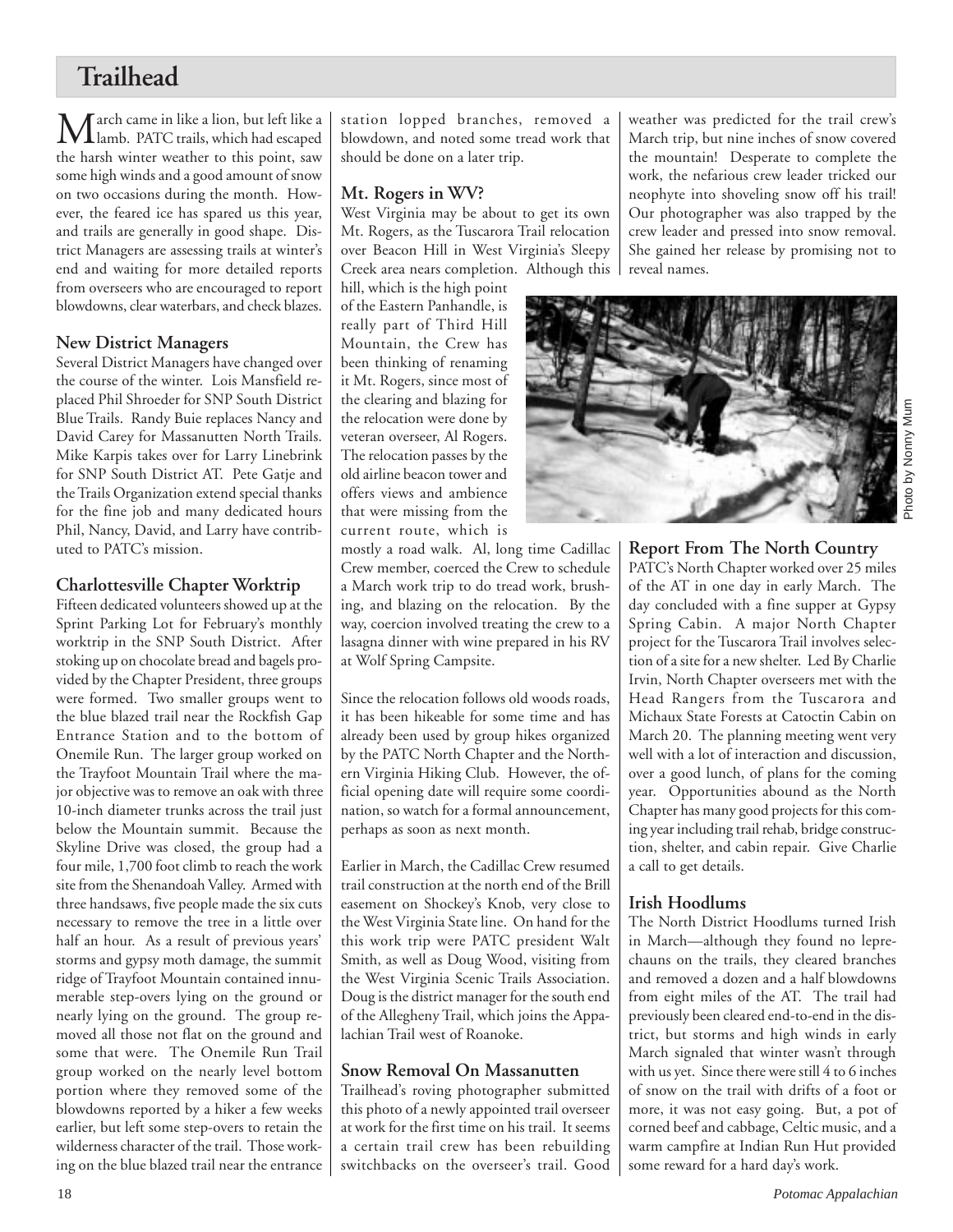# **Preparing for Central District Workshop**

SNP Central District Managers Charles Hillon and Kerry Snow (along with District bon vivant Mike Dyas) hiked several of the trails in the Hughes River watershed in late February. They were accompanied by SNP Trails Rangers (Shawn Green, C.T. Campbell, Roger Dovell, and Don Harvey) in an effort to scout projects for the upcoming gala Central District Workshop on June 6-7. The PATC and SNP trails managers hope to find projects that will utilize a variety of wilderness tools and techniques.

# **Volunteer Appreciation**

The Club has ordered a number of ball caps with the PATC logo and overseer tab. Trail overseers who have served at least five years will receive these caps in the mail. Ball caps with just the PATC logo are available for purchase through PATC Headquarters.

Please send any interesting tale, technical advice, individual or group accomplishments, and trail maintenance questions to Trailhead, c/o Jon Rindt, 7861 Colonial Village Row, Annandale, VA 22003 or to jkrindt@ erols.com. ❑

# **Volunteers - Appointed in March**

# **Trail Overseers**

Chris Mayfield Catlett Mountain Trail Carl Bock Crusher Ridge Trail Melvin Ellis Corbin Hollow Trail

### **Shelter Overseers**

Roger Barbee Dicks Dome Kent Query Rocky Run

# **Corridor Monitors**

Mark Taylor Big Flat Joan Reker Lambs Knoll Tom Merrigan Keys Gap North Joe Beben Blackburn Ben Eckert Sand Spring Molly Moorehead Rod Hollow Sara Grossman Rod Hollow Jane Hershey Ashby Gap South Joe Mackrell Ashby Gap South Blair Dobbs Sky Meadows John Shoemaker Apple Orchard Dave Pierce Calf Mountain

Sidewinder Trail George Still White Oak Canyon Trail (1st Section) Walter (Tilly) Smith Potomac Heritage Trail - Roosevelt Island to Windy Run and Co- overseer Potomac Heritage Trail - Water Tower to Live Oaks Drive Gary Steele Nicholson Hollow Trail - AT to Indian Run Trail

Paul Gerhard



# **Annual PATC- Lee District Meeting**

**PATC** had its annual Planning Meeting<br>with Lee District of the George Washington National Forest on March 27th. The meeting was well attended and productive as usual. Attending from PATC were George Still, Rick Rhoades, Will Kohlbrenner, Heidi Forest, Bill Schmidt, and Charlie Graf. Forest representatives included Don Sawyer, Deputy District Ranger, Wade Bushong, Fires and Trails, and Dean Kelley, Forest Technician.

The group determined that this year's weeklong Masssarock Trail Building Crew dates will begin on June 13, June 20, September 12, and September 19. These are wonderful opportunities to do one week of solid trail building on the Massarock Trail, a long ongoing trail construction project, now approximately 80% done.

The group also discussed two trail relocation projects, both in the Waites Run area of Great North Mountain. The Forest Service has approved relocation of a short section, the Pond Run segment of the Tuscarora Trail recommended earlier by PATC. Actual trail relocation will take place this summer. Also the Peer Trail approach to Sugar Knob will be closed and an alternate approach opened through a linking of the Paddy Mountain Trail and Racer Camp Hollow Trail. This considerably more extensive work will also take place this summer, led by Wil Kohlbrenner.

Charlie Graf led discussions regarding three shelters requiring maintenance in the Lee District area. As it has in the past, the Forest Service offered to help PATC work crews transport materials to these shelters.

The Forest Service will also assist PATC with transport of water and some supplies to some of the inaccessible areas of the Dogwood Half Hundred.

Deputy District Ranger Don Sawyer concluded the meeting by announcing that Wil Kohlbrenner, PATC Member and also Forest Service Volunteer has been recognized for his outstanding volunteer service by the Forest Service National leadership and will receive its prestigious Chief's National Award. Wil was selected from among 90 nominees submitted from across the country. PATC is equally proud of Wil Kohlbrenner. He has previously received the PATC Service Award.

This successful partnership meeting ended with a wonderful lunch of Forest Service chili. ❑

*—Rick Rhoades*

Marie Ridder recently donated a conservation easement of 7.86 acres of her property in the Potomac River Gorge. The easement, which is visible from the Potomac River and the C&O National Historic Park, will be held by the Potomac Conservancy and Virginia Outdoors Foundation. The easement will protect the forest, ravines, streams, and rocky bluffs on the property, as well as the deer, red foxes, and variety of birds that live there. From *RiverScape* (newsletter of the Potomac Conservancy). *—Lynn Witwer*